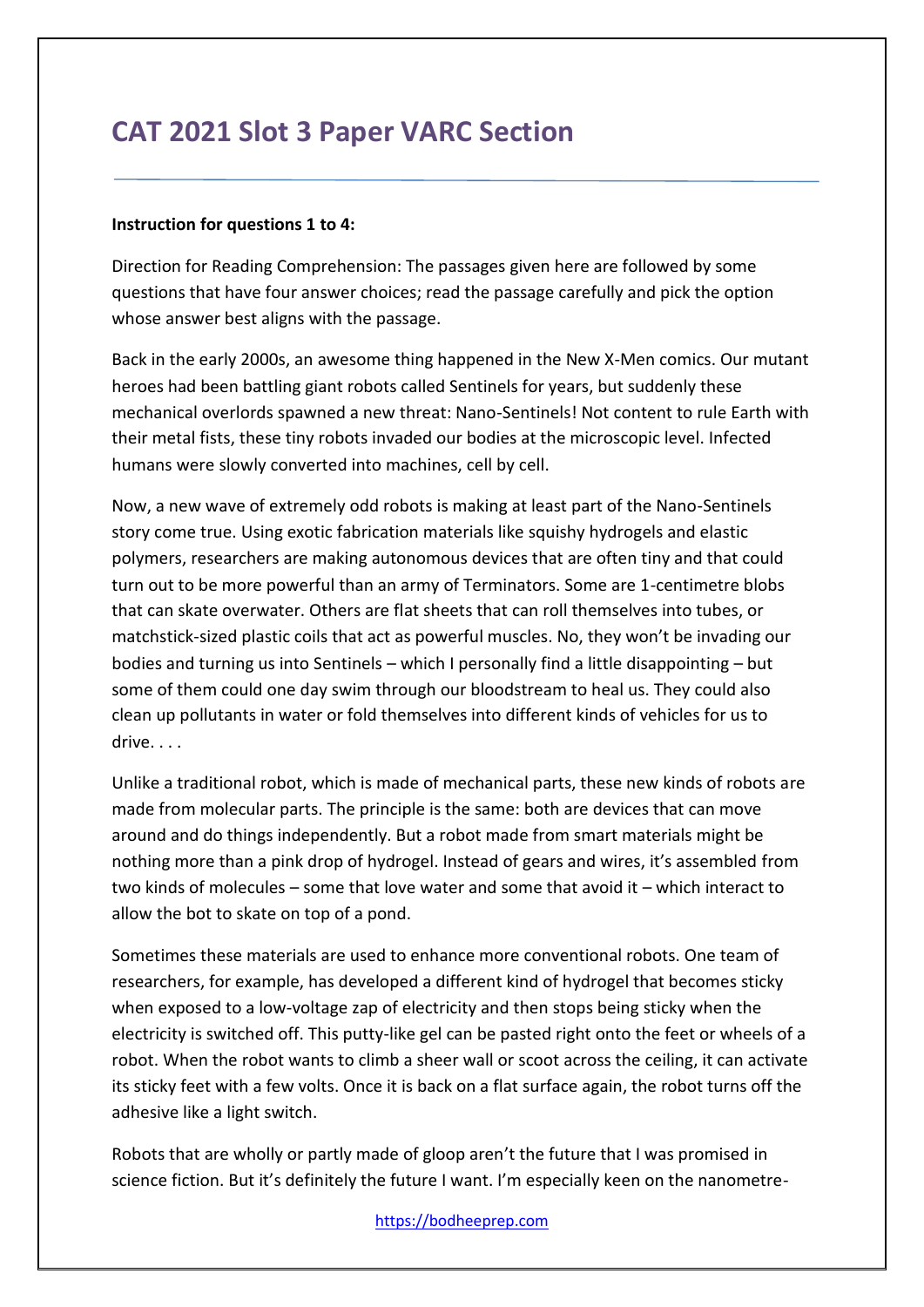scale "soft robots" that could one day swim through our bodies. Metin Sitti, a director at the Max Planck Institute for Intelligent Systems in Germany, worked with colleagues to prototype these tiny, synthetic beasts using various stretchy materials, such as simple rubber, and seeding them with magnetic microparticles. They are assembled into a finished shape by applying magnetic fields. The results look like flowers or geometric shapes made from Tinkertoy ball and stick modelling kits. They're guided through tubes of fluid using magnets, and can even stop and cling to the sides of a tube.

Q. 1)

Which one of the following scenarios, if false, could be seen as supporting the passage?

[1] Some hydrogels turn sticky when an electric current is passed through them; this potentially has very useful applications.

[2] Robots made from smart materials are likely to become part of our everyday lives in the future.

[3] Nano-Sentinel-like robots are likely to be used to inject people to convert them into robots, cell by cell.

[4] There are two kinds of molecules used to make some nano-robots: one that reacts positively to water and the other negatively.

Q. 2)

Which one of the following statements, if true, would be the most direct extension of the arguments in the passage?

[1] In the future, robots will be used to search and destroy diseases even in the deepest recesses of the human body.

[2] X-Men may be created by injecting people with mutant nano-gels that will respond to the brain's magnetic field.

[3] Sentinel robots will be used in warfare to cause large-scale destructive mutations amongst civilians.

[4] 1-centimetre blobs of gel that have nano-robots in them will be used to send messages.

Q. 3)

Which one of the following statements best captures the sense of the first paragraph?

[1] The X-Men were mutant heroes who now had to battle tiny robots called Nano-Sentinels.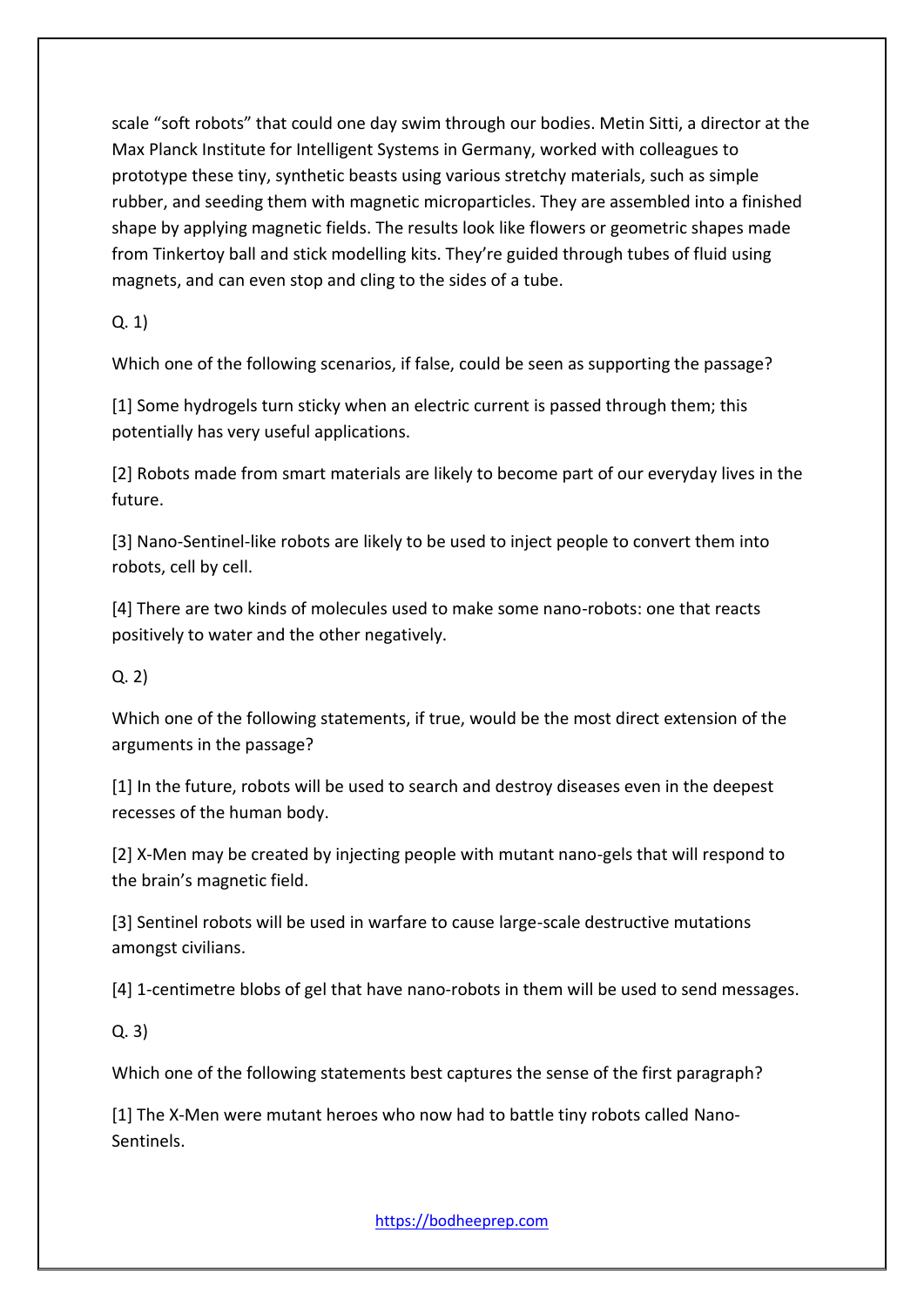[2] People who were infected by Nano-Sentinel robots became mutants who were called X-Men.

[3] Tiny sentinels called X-Men infected people, turning them into mutant robot overlords.

[4] None of the options listed here.

Q. 4)

Which one of the following statements best summarises the central point of the passage?

[1] Robots will use nano-robots on their feet and wheels to climb walls or move on ceilings.

[2] Once the stuff of science fiction, nano-robots now feature in cutting-edge scientific research.

[3] Nano-robots made from molecules that react to water have become increasingly useful.

[4] The field of robotics is likely to be feature more and more in comics like the New X-Men

#### **Instruction for question 5 to 8:**

Direction for Reading Comprehension: The passages given here are followed by some questions that have four answer choices; read the passage carefully and pick the option whose answer best aligns with the passage.

Keeping time accurately comes with a price. The maximum accuracy of a clock is directly related to how much disorder, or entropy, it creates every time it ticks. Natalia Ares at the University of Oxford and her colleagues made this discovery using a tiny clock with an accuracy that can be controlled. The clock consists of a 50-nanometre-thick membrane of silicon nitride, vibrated by an electric current. Each time the membrane moved up and down once and then returned to its original position, the researchers counted a tick, and the regularity of the spacing between the ticks represented the accuracy of the clock. The researchers found that as they increased the clock's accuracy, the heat produced in the system grew, increasing the entropy of its surroundings by jostling nearby particles . . . "If a clock is more accurate, you are paying for it somehow," says Ares. In this case, you pay for it by pouring more ordered energy into the clock, which is then converted into entropy. "By measuring time, we are increasing the entropy of the universe," says Ares. The more entropy there is in the universe, the closer it may be to its eventual demise. "Maybe we should stop measuring time," says Ares. The scale of the additional entropy is so small, though, that there is no need to worry about its effects, she says.

The increase in entropy in timekeeping may be related to the "arrow of time", says Marcus Huber at the Austrian Academy of Sciences in Vienna, who was part of the research team. It has been suggested that the reason that time only flows forward, not in reverse, is that the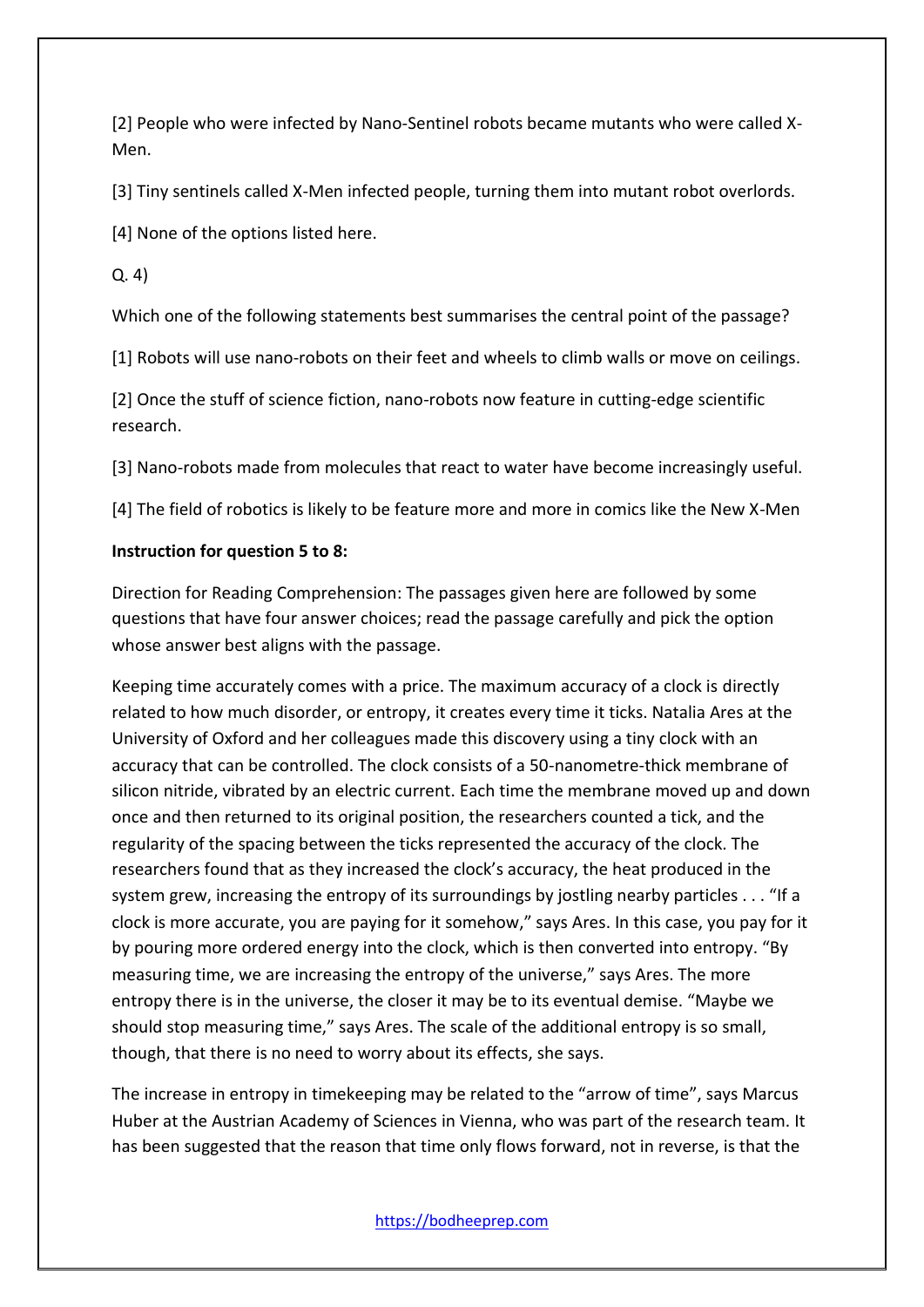total amount of entropy in the universe is constantly increasing, creating disorder that cannot be put in order again.

The relationship that the researchers found is a limit on the accuracy of a clock, so it doesn't mean that a clock that creates the most possible entropy would be maximally accurate – hence a large, inefficient grandfather clock isn't more precise than an atomic clock. "It's a bit like fuel use in a car. Just because I'm using more fuel doesn't mean that I'm going faster or further," says Huber.

When the researchers compared their results with theoretical models developed for clocks that rely on quantum effects, they were surprised to find that the relationship between accuracy and entropy seemed to be the same for both. . . . We can't be sure yet that these results are actually universal, though, because there are many types of clocks for which the relationship between accuracy and entropy haven't been tested. "It's still unclear how this principle plays out in real devices such as atomic clocks, which push the ultimate quantum limits of accuracy," says Mark Mitchison at Trinity College Dublin in Ireland. Understanding this relationship could be helpful for designing clocks in the future, particularly those used in quantum computers and other devices where both accuracy and temperature are crucial, says Ares. This finding could also help us understand more generally how the quantum world and the classical world are similar and different in terms of thermodynamics and the passage of time.

Q. 5)

Which one of the following sets of words and phrases serves best as keywords of the passage?

[1] Electric current; Heat; Quantum effects.

[2] Silicon Nitride; Energy; Grandfather Clock.

[3] Measuring Time; Accuracy; Entropy.

[4] Membrane; Arrow of time; Entropy.

Q. 6)

The author makes all of the following arguments in the passage, EXCEPT that:

[1] The relationship between accuracy and entropy may not apply to all clocks.

[2] Researchers found that the heat produced in a system is the price paid for increased accuracy of measurement.

[3] There is no difference in accuracy between an inefficient grandfather clock and an atomic clock.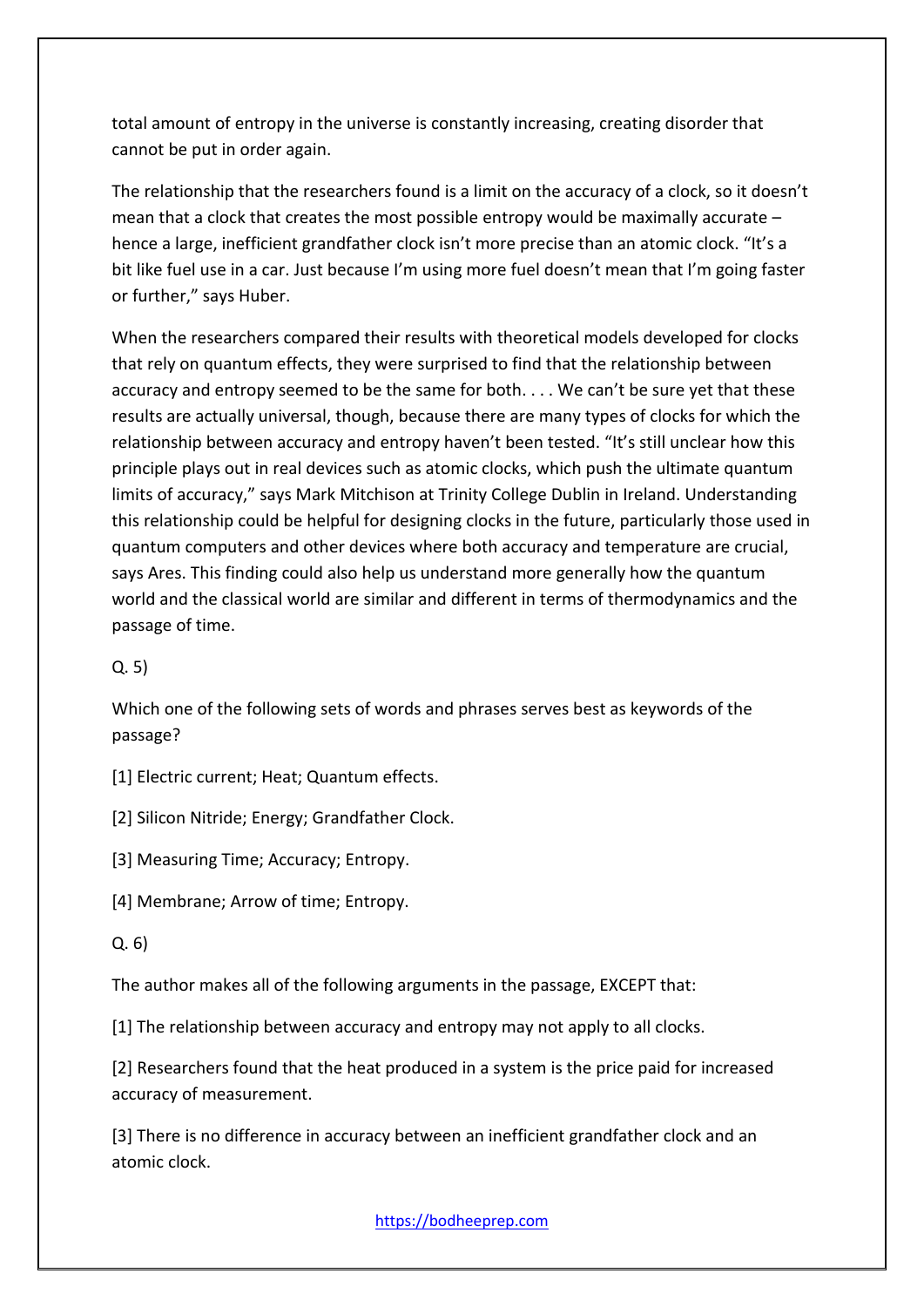[4] In designing clocks for quantum computers, both precision and heat have to be taken into account.

Q. 7)

None of the following statements can be inferred from the passage EXCEPT that:

[1] the arrow of time has not yet been tested for atomic clocks.

[2] quantum computers are likely to produce more heat and, hence, more entropy, because of the emphasis on their clocks' accuracy.

[3] grandfather clocks are likely to produce less heat and, hence, less entropy, because they are not as accurate.

[4] a clock with a 50-nanometre-thick membrane of silicon nitride has been made to vibrate, producing electric currents.

## Q. 8)

"It's a bit like fuel use in a car. Just because I'm using more fuel doesn't mean that I'm going faster or further . . ." What is the purpose of this example?

[1] If you go faster in a car, you will tend to consume more fuel, but the converse is not necessarily true. In the same way, increased entropy does not necessarily mean greater accuracy of a clock.

[2] The further you go in a car, the more fuel you use. In the same way, the faster you go in a car, the less time you use.

[3] If you measure the speed of a car with a grandfather clock, the result will be different than if you measured it with an atomic clock.

[4] The further and faster you go in a car, the greater the amount of fuel you will use, the greater the amount of heat produced and, hence, the greater the entropy.

## **Instruction for questions 9 to 12:**

Direction for Reading Comprehension: The passages given here are followed by some questions that have four answer choices; read the passage carefully and pick the option whose answer best aligns with the passage.

Today we can hardly conceive of ourselves without an unconscious. Yet between 1700 and1900, this notion developed as a genuinely original thought. The "unconscious" burst the shell of conventional language, coined as it had been to embody the fleeting ideas and the shifting conceptions of several generations until, finally, it became fixed and defined in specialized terms within the realm of medical psychology and Freudian psychoanalysis.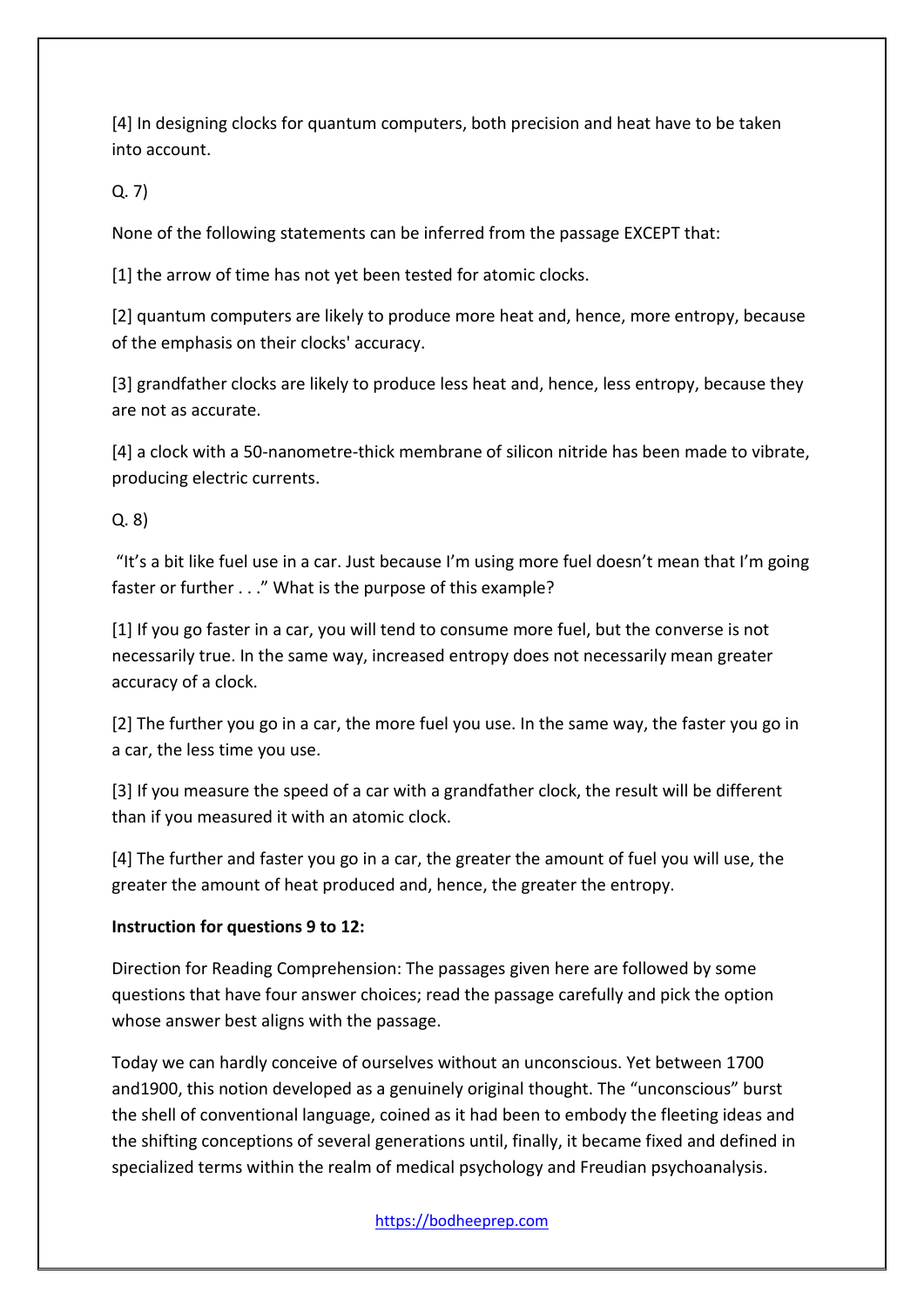The vocabulary concerning the soul and the mind increased enormously in the course of the nineteenth century. The enrichments of literary and intellectual language led to an altered understanding of the meanings that underlie time-honored expressions and traditional catchwords. At the same time, once coined, powerful new ideas attracted to themselves a whole host of seemingly unrelated issues, practices, and experiences, creating a peculiar network of preoccupations that as a group had not existed before. The drawn-out attempt to approach and define the unconscious brought together the spiritualist and the psychical researcher of borderline phenomena (such as apparitions, spectral illusions, haunted houses, mediums, trance, automatic writing); the psychiatrist or alienist probing the nature of mental disease, of abnormal ideation, hallucination, delirium, melancholia, mania; the surgeon performing operations with the aid of hypnotism; the magnetizer claiming to correct the disequilibrium in the universal flow of magnetic fluids but who soon came to be regarded as a clever manipulator of the imagination; the physiologist and the physician who puzzled oversleep, dreams, sleepwalking, anesthesia, the influence of the mind on the body in health and disease; the neurologist concerned with the functions of the brain and the physiological basis of mental life; the philosopher interested in the will, the emotions, consciousness, knowledge, imagination and the creative genius; and, last but not least, the psychologist.

Significantly, most if not all of these practices (for example, hypnotism in surgery or psychological magnetism) originated in the waning years of the eighteenth century and during the early decades of the nineteenth century, as did some of the disciplines (such as psychology and psychical research). The majority of topics too were either new or assumed hitherto unknown colors. Thus, before 1790, few if any spoke, in medical terms, of the affinity between creative genius and the hallucinations of the insane . . .

Striving vaguely and independently to give expression to a latent conception, various lines of thought can be brought together by some novel term. The new concept then serves as a kind of resting place or stocktaking in the development of ideas, giving satisfaction and a stimulus for further discussion or speculation. Thus, the massive introduction of the term unconscious by Hartmann in 1869 appeared to focalize many stray thoughts, affording a temporary feeling that a crucial step had been taken forward, a comprehensive knowledge gained, a knowledge that required only further elaboration, explication, and unfolding in order to bring in a bounty of higher understanding. Ultimately, Hartmann's attempt at defining the unconscious proved fruitless because he extended its reach into every realm of organic and inorganic, spiritual, intellectual, and instinctive existence, severely diluting the precision and compromising the impact of the concept.

Q. 9)

All of the following statements may be considered valid inferences from the passage, EXCEPT: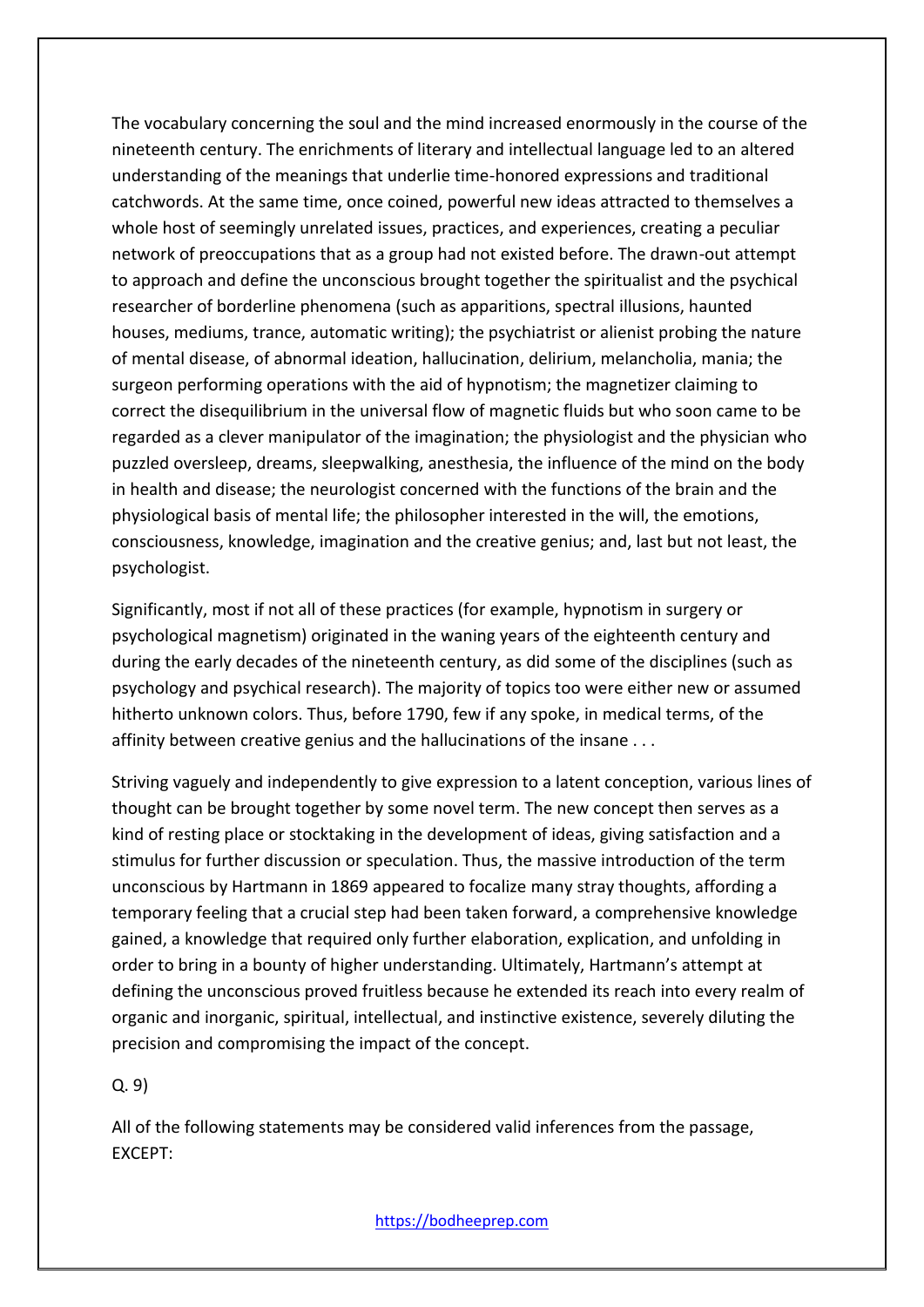[1] New conceptions in the nineteenth century could provide new knowledge because of the establishment of fields such as anaesthesiology.

[2] Unrelated practices began to be treated as related to each other, as knowledge of the mind grew in the nineteenth century.

[3] Without the linguistic developments of the nineteenth century, the growth of understanding of the soul and the mind may not have happened.

[4] Eighteenth century thinkers were the first to perceive a connection between creative genius and insanity.

Q. 10)

Which one of the following sets of words is closest to mapping the main arguments of the passage?

[1] Language; Unconscious; Psychoanalysis.

[2] Unconscious; Latent conception; Dreams.

[3] Literary language; Unconscious; Insanity.

[4] Imagination; Magnetism; Psychiatry.

Q. 11)

Which one of the following statements best describes what the passage is about?

[1] The collating of diverse ideas under the single term: unconscious.

[2] The identification of the unconscious as an object of psychical research.

[3] The discovery of the unconscious as a part of the human mind.

[4] The growing vocabulary of the soul and the mind, as diverse processes.

Q. 12)

"The enrichments of literary and intellectual language led to an altered understanding of the meanings that underlie time-honored expressions and traditional catchwords." Which one of the following interpretations of this sentence would be closest in meaning to the original?

[1] Time-honored expressions and traditional catchwords were enriched by literary and intellectual language.

[2] The meanings of time-honored expressions were changed by innovations in literary and intellectual language.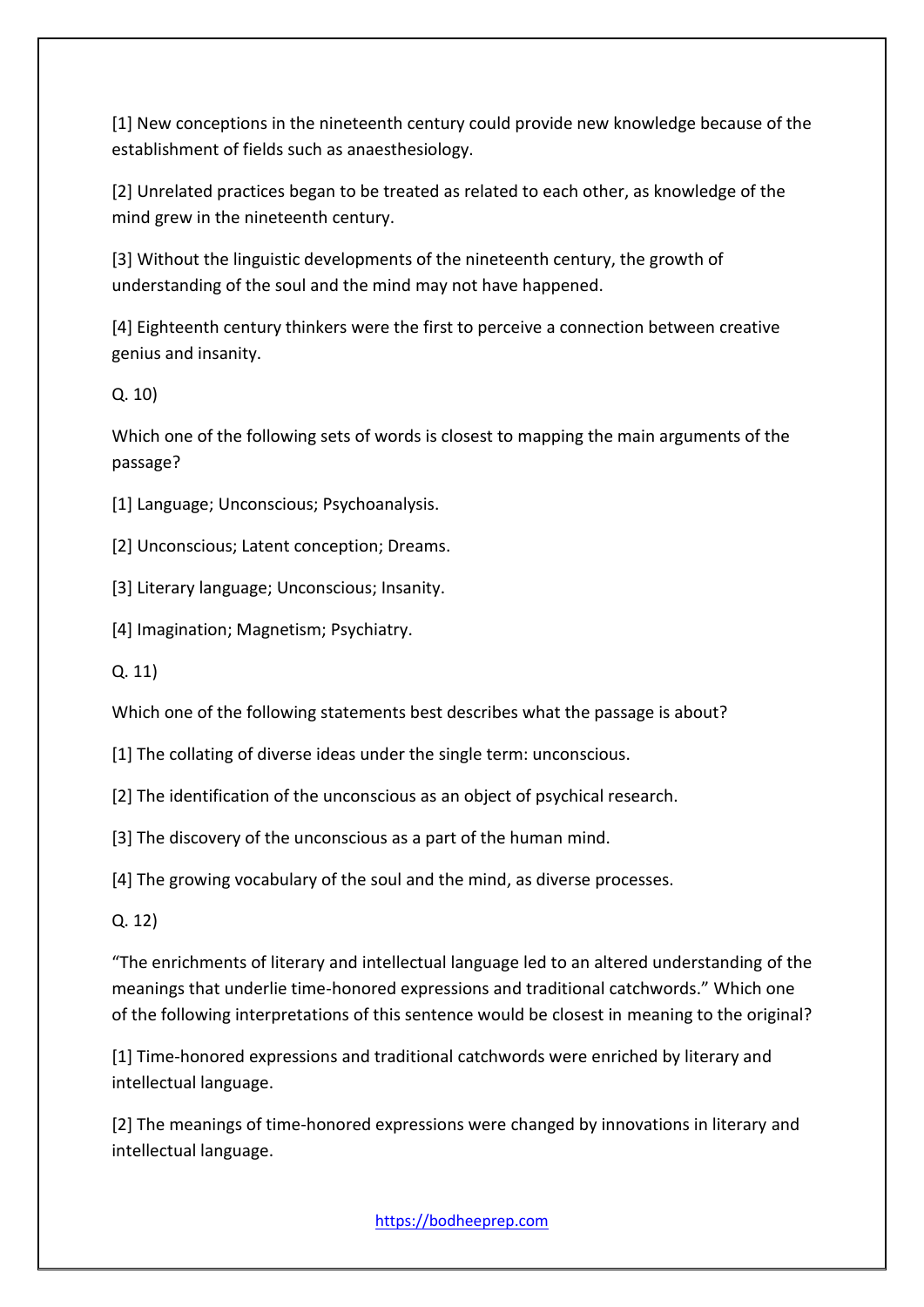[3] All of the options listed here.

[4] Literary and intellectual language was altered by time-honored expressions and traditional catchwords.

Instruction for questions 13-16)

Direction for Reading Comprehension: The passages given here are followed by some questions that have four answer choices; read the passage carefully and pick the option whose answer best aligns with the passage.

Starting in 1957, [Noam Chomsky] proclaimed a new doctrine: Language, that most human of all attributes, was innate. The grammatical faculty was built into the infant brain, and your average 3-year-old was not a mere apprentice in the great enterprise of absorbing English from his or her parents, but a "linguistic genius." Since this message was couched in terms of Chomskyan theoretical linguistics, in discourse so opaque that it was nearly incomprehensible even to some scholars, many people did not hear it. Now, in a brilliant, witty and altogether satisfying book, Mr. Chomsky's colleague Steven Pinker . . . has brought Mr. Chomsky's findings to everyman. In "The Language Instinct" he has gathered persuasive data from such diverse fields as cognitive neuroscience, developmental psychology and speech therapy to make his points, and when he disagrees with Mr. Chomsky he tells you so. . . .

For Mr. Chomsky and Mr. Pinker, somewhere in the human brain there is a complex set of neural circuits that have been programmed with "super-rules" (making up what Mr. Chomsky calls "universal grammar"), and that these rules are unconscious and instinctive. A half-century ago, this would have been pooh-poohed as a "black box" theory, since one could not actually pinpoint this grammatical faculty in a specific part of the brain, or describe its functioning. But now things are different. Neurosurgeons [have now found that this] "blackbox" is situated in and around Broca's area, on the left side of the forebrain. . . .

Unlike Mr. Chomsky, Mr. Pinker firmly places the wiring of the brain for language within the framework of Darwinian natural selection and evolution. He effectively disposes of all claims that intelligent nonhuman primates like chimps have any abilities to learn and use language. Itis not that chimps lack the vocal apparatus to speak; it is just that their brains are unable to produce or use grammar. On the other hand, the "language instinct," when it first appeared among our most distant hominid ancestors, must have given them a selective reproductive advantage over their competitors (including the ancestral chimps). . . .

So according to Mr. Pinker, the roots of language must be in the genes, but there cannot be a "grammar gene" any more than there can be a gene for the heart or any other complex body structure. This proposition will undoubtedly raise the hackles of some behavioural psychologists and anthropologists, for it apparently contradicts the liberal idea that human behavior may be changed for the better by improvements in culture and environment, and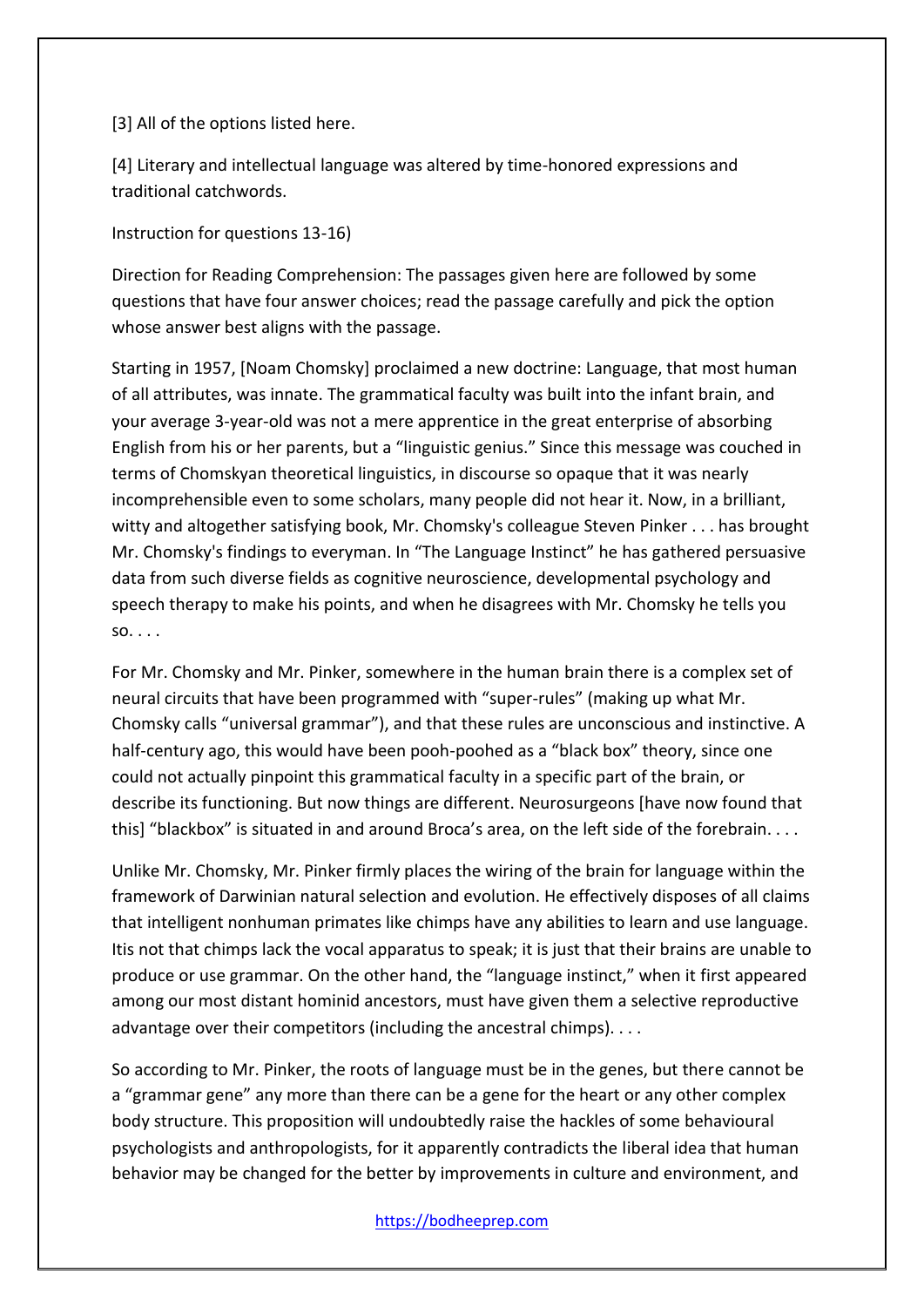it might seem to invite the twin bugaboos of biological determinism and racism. Yet Mr. Pinker stresses one point that should allay such fears. Even though there are 4,000 to 6,000languages today, they are all sufficiently alike to be considered one language by an extraterrestrial observer. In other words, most of the diversity of the world's cultures, so beloved to anthropologists, is superficial and minor compared to the similarities. Racial differences are literally only "skin deep." The fundamental unity of humanity is the theme of Mr. Chomsky's universal grammar, and of this exciting book.

## Q. 13)

From the passage, it can be inferred that all of the following are true about Pinker's book, "The Language Instinct", EXCEPT that Pinker:

[1] disagrees with Chomsky on certain grounds.

[2] writes in a different style from Chomsky.

[3] draws extensively from Chomsky's propositions.

[4] draws from behavioural psychology theories

## Q. 14)

On the basis of the information in the passage, Pinker and Chomsky may disagree with each other on which one of the following points?

[1] The Darwinian explanatory paradigm for language.

- [2] The language instinct.
- [3] The possibility of a universal grammar.

[4] The inborn language acquisition skills of humans.

Q. 15)

According to the passage, all of the following are true about the language instinct EXCEPT that:

[1] all intelligent primates are gifted with it.

[2] it confers an evolutionary reproductive advantage.

[3] developments in neuroscience have increased its acceptance.

[4] not all intelligent primates are gifted with it.

Q. 16)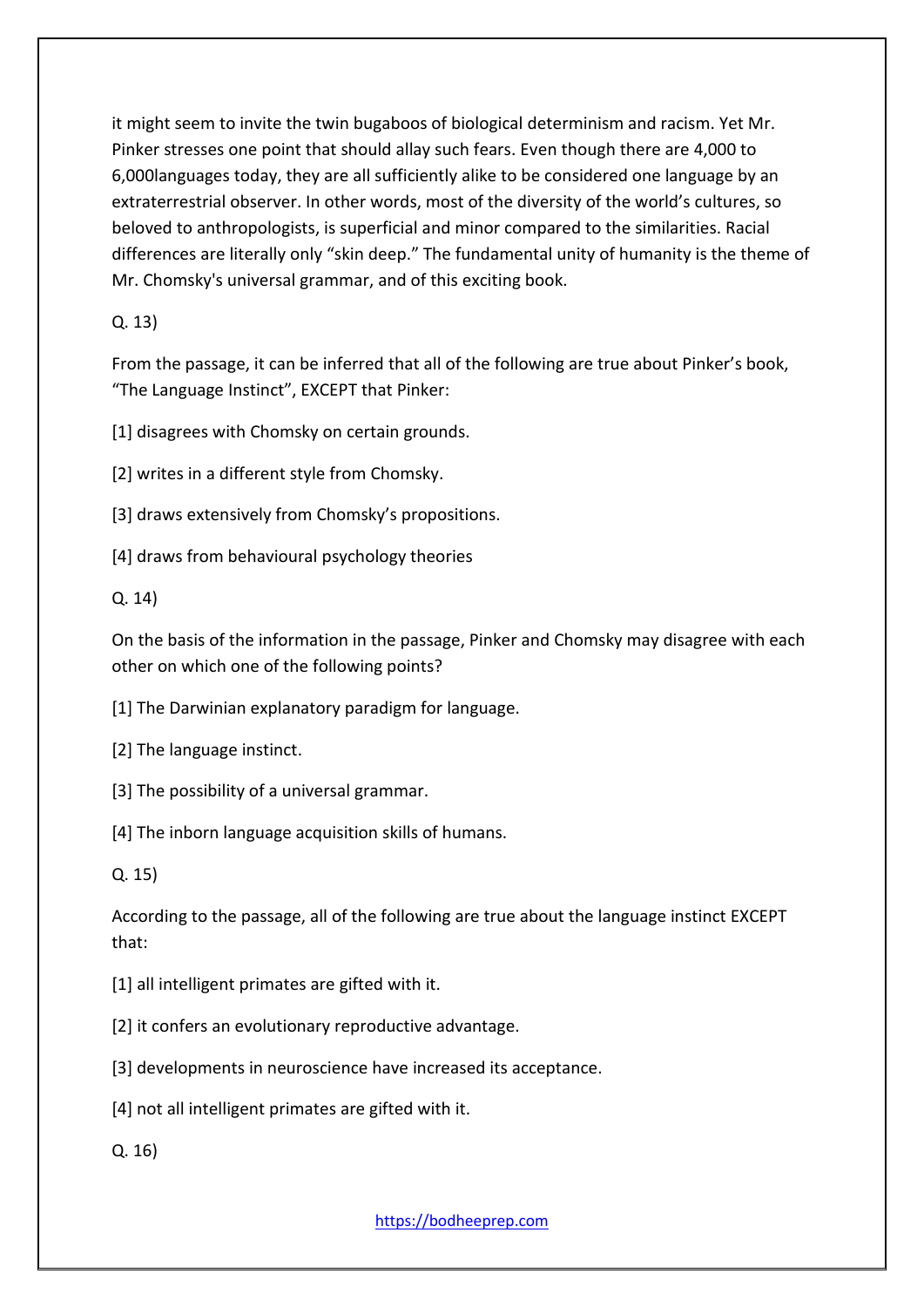Which one of the following statements best summarises the author's position about Pinker's book?

[1] The evolutionary and deterministic framework of Pinker's book makes it racist.

[2] Anatomical developments like the voice box play a key role in determining language acquisition skills.

[3] The universality of the "language instinct" counters claims that Pinker's book is racist.

[4] Culture and environment play a key role in shaping our acquisition of language.

Q. 17)

Directions for Summary: A paragraph is followed by four options which have summarized the passage in their own way. Pick the option that best summarizes the passage:

The human mind is wired to see patterns. Not only does the brain process information as it comes in, it also stores insights from all our past experiences. Every interaction, happy or sad, is catalogued in our memory. Intuition draws from that deep memory well to inform our decisions going forward. In other words, intuitive decisions are based on data, and not contrary to data as many would like to assume. When we subconsciously spot patterns, the body starts firing neurochemicals in both the brain and gut. These "somatic markers" are what give us that instant sense that something is right ... or that it's off. Not only are these automatic processes faster than rational thought, but our intuition draws from decades of diverse qualitative experience (sights, sounds, interactions, etc.) – a wholly human feature that big data alone could never accomplish.

[1] Intuition is infinitely richer than big data which is based on rational thought and accomplishes more than what big data can.

[2] Intuitions are automatic processes and are therefore faster than rational thought, and so decisions based on them are better.

[3] Intuition draws from deep memory, and may not be related to data, but to decades of diverse qualitative experience.

[4] Intuitions are neuro-chemical firings based on pattern recognition and draw upon a rich and vast database of experiences.

Q. 18)

Directions for sentence exclusion: Five sentences are given below; out of these, four come together to form a coherent paragraph, but one sentence does not fit into the sequence. Choose the sentence that does not fit into the sequence.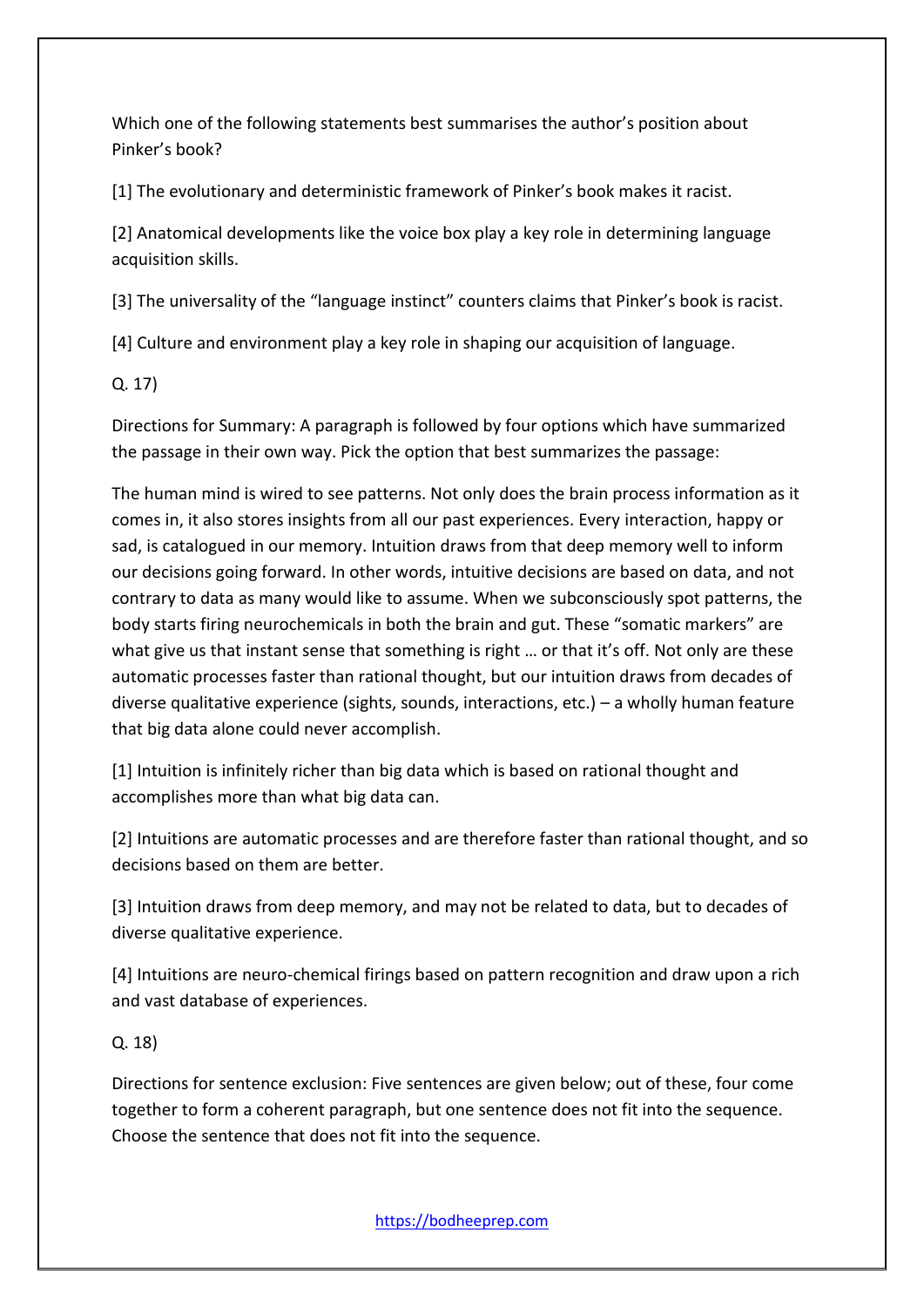- 1. A typical example is Wikipedia, where the overwhelming majority of contributors are male and so the available content is skewed to reflect their interests.
- 2. Without diversity of thought and representation, society is left with a distorted picture of future options, which are likely to result in augmenting existing inequalities.
- 3. Gross gender inequality in the technology sector is problematic, not only for the industry-wide marginalisation of women, but because technology designs embody the values of their makers.
- 4. While redressing unequal representation in the workplace is a step in the right direction, broader social change is needed to address the structural inequalities embedded within the current organisation of work and employment.
- 5. If technology merely reflects the perspectives of the male stereotype, then new technologies are unlikely to accommodate the diverse social contexts within which they operate.

## Q. 19)

Directions for sentence exclusion: Five sentences are given below; out of these, four come together to form a coherent paragraph, but one sentence does not fit into the sequence. Choose the sentence that does not fit into the sequence.

- 1. They often include a foundation course on navigating capitalism with Chinese characteristics and have replaced typical cases from US corporates with a focus on how Western theories apply to China's buzzing local firms.
- 2. The best Chinese business schools look like their Western rivals but are now growing distinct in terms of what they teach and the career boost they offer.
- 3. Western schools have enhanced their offerings with double degrees, popular with domestic and overseas students alike—and boosted the prestige of their Chinese partners.
- 4. For students, a big draw is the chance to rub shoulders with captains of China's private sector.
- 5. Their business courses now largely cater to the growing demand from China Inc which has become more global, richer and ready to recruit from this sinocentric student body.

## Q. 20)

Directions for Summary: A paragraph is followed by four options which have summarized the passage in their own way. Pick the option that best summarizes the passage:

People view idleness as a sin and industriousness as a virtue, and in the process have developed an unsatisfactory relationship with their jobs. Work has become a way for them to keep busy, even though many find their work meaningless. In their need for activity people undertake what was once considered work (fishing, gardening) as hobbies. The opposing view is that hard work has made us prosperous and improved our levels of health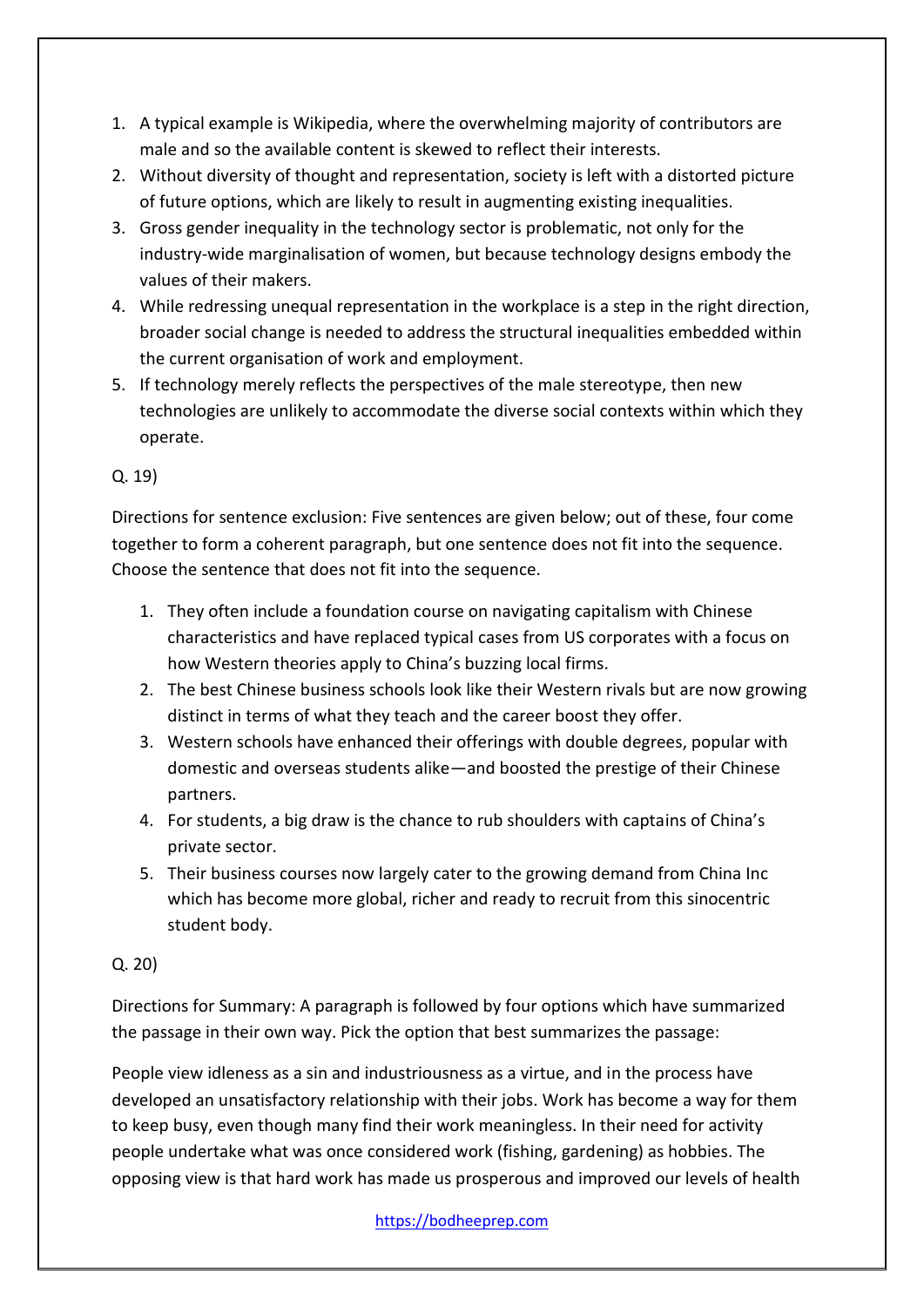and education. It has also brought innovation and labour and time-saving devices, which have lessened life's drudgery.

[1] While the idealisation of hard work has propelled people into meaningless jobs and endless activity, it has also led to tremendous social benefits from prosperity and innovation.

[2] Some believe that hard work has been glorified to the extent that it has become meaningless, and led to greater idleness, but it has also had enormous positive impacts on everyday life.

[3] Hard work has overtaken all aspects of our lives and has enabled economic prosperity, but it is important that people reserve their leisure time for some idleness.

[4] Despite some detractors, hard work is essential in today's world to enable economic progress, for education and health and to propel innovations that make life easier.

Q. 21)

Directions for Summary: A paragraph is followed by four options which have summarized the passage in their own way. Pick the option that best summarizes the passage:

Brazil's growth rate has been low, yet most Brazilians say their financial situation has improved, and they expect it to get even better. This is because most incomes are rising fast, with higher minimum wages and very low unemployment. The result is falling inequality and a growing middle class — the result of economic stabilization, improved social security and universal primary education. But despite recent improvements the Brazilian economy is still painfully unequal, with poor Brazilians paying the biggest share of their income in taxes and getting the least back in government services.

[1] Good economic indicators have masked the unfair taxation of the poor that is likely to destabilise the Brazilian economy in the next few years.

[2] Economic reforms have benefitted many Brazilians, but they are unaware of the impending problems from rising inequalities in their society.

[3] Most Brazilians feel they have benefitted from recent economic events, but the poor continue to be dealt unfairly by the state.

[4] With rising incomes and falling unemployment, most Brazilians are being misled into thinking that their economy is doing well.

Q. 22)

Four sentences that are a part of paragraph are given below; the sentences may or may not be in the right order; create the sequence that forms a coherent paragraph.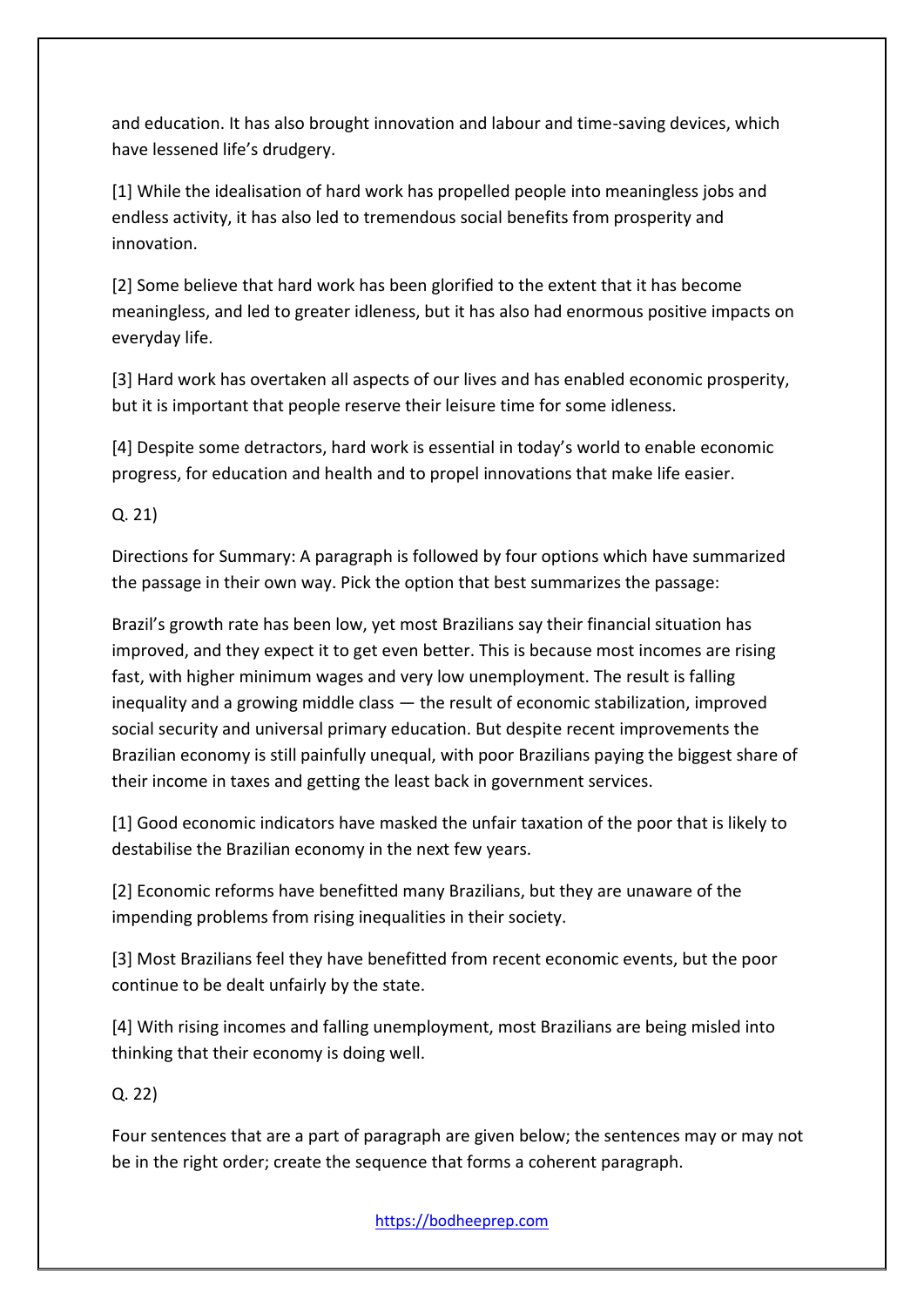- 1. Restitution of artefacts to original cultures could faces legal obstacles, as many Western museums are legally prohibited from disposing off their collections.
- 2. This is in response to countries like Nigeria, which are pressurising European museums to return their precious artefacts looted by colonisers in the past.
- 3. Museums in Europe today are struggling to come to terms with their colonial legacy, some taking steps to return artefacts but not wanting to lose their prized collections.
- 4. Legal hurdles notwithstanding, politicians and institutions in France and Germany would now like to defuse the colonial time bombs, and are now backing the return of part of their holdings.

## Q. 23)

Four sentences that are a part of paragraph are given below; the sentences may or may not be in the right order; create the sequence that forms a coherent paragraph.

- 1. It is regimes of truth that make certain relationships speakable relationships, like subjectivities, are constituted through discursive formations, which sustain regimes of truth.
- 2. Relationships are nothing without the communication that brings them into being; interpersonal communication is connected to knowledge shared by interlocutors, and scholars should attend to relational histories in their analyses.
- 3. A Foucauldian approach to relationships goes beyond these conceptions of discourse and history to macro level regimes of truth as constituting relationships.
- 4. Reconsidering micropractices within relationships that are constituted within and simultaneously contributors to regimes of truth acknowledges the central position of power/knowledge in the constitution of what has come to be considered true and real.

## Q. 24)

Four sentences that are a part of paragraph are given below; the sentences may or may not be in the right order; create the sequence that forms a coherent paragraph.

- 1. Businesses find automation, such as robotic employees, a big asset in terms of productivity and efficiency.
- 2. But in recent years, robotics has had increasing impacts on unemployment, not just of manual labour, as computers are rapidly handling some white-collar and servicesector work.
- 3. For years politicians have promised workers that they would bring back their jobs by clamping down on trade, offshoring and immigration.
- 4. Economists, based on their research, say that the bigger threat to jobs now is not globalisation but automation.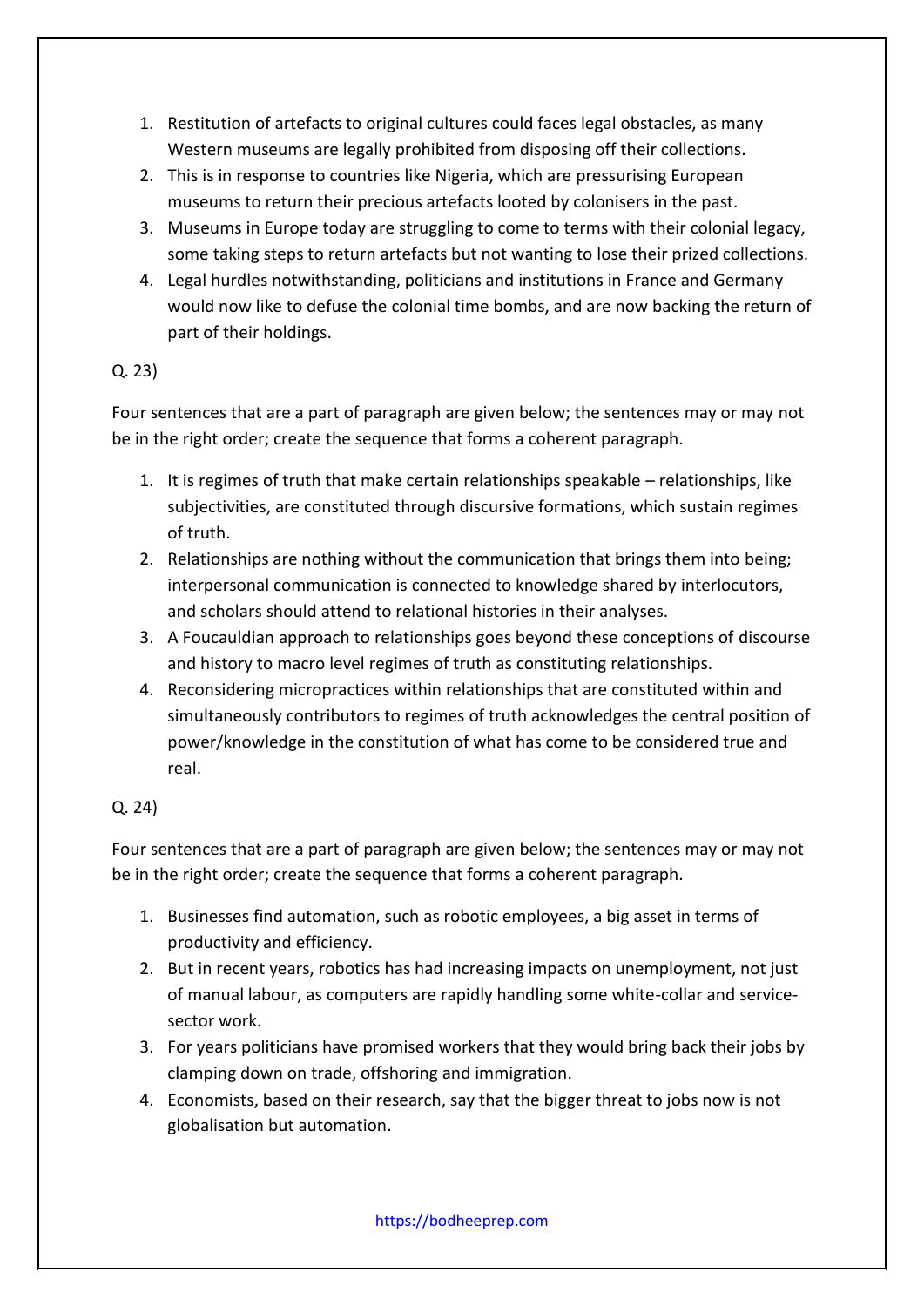# **CAT 2021 Slot 3 Paper DILR Section**

#### **Instruction for questions 1 to 6:**

Three reviewers Amal, Bimal, and Komal are tasked with selecting questions from a pool of 13 questions (Q01 to Q13). Questions can be created by external "subject matter experts" (SMEs) or by one of the three reviewers. Each of the reviewers either approves or disapproves a question that is shown to them. Their decisions lead to eventual acceptance or rejection of the question in the manner described below.

If a question is created by an SME, it is reviewed first by Amal, and then by Bimal. If both of them approve the question, then the question is accepted and is not reviewed by Komal. If both disapprove the question, it is rejected and is not reviewed by Komal. If one of them approves the question and the other disapproves it, then the question is reviewed by Komal. Then the question is accepted only if she approves it.

A question created by one of the reviewers is decided upon by the other two. If a question is created by Amal, then it is first reviewed by Bimal. If Bimal approves the question, then itis accepted. Otherwise, it is reviewed by Komal. The question is then accepted only if Komal approves it. A similar process is followed for questions created by Bimal, whose questions are first reviewed by Komal, and then by Amal only if Komal disapproves it. Questions created by Komal are first reviewed by Amal, and then, if required, by Bimal.

The following facts are known about the review process after its completion.

- 1. Q02, Q06, Q09, Q11, and Q12 were rejected and the other questions were accepted.
- 2. Amal reviewed only Q02, Q03, Q04, Q06, Q08, Q10, Q11, and Q13.
- 3. Bimal reviewed only Q02, Q04, Q06 through Q09, Q12, and Q13.
- 4. Komal reviewed only Q01 through Q05, Q07, Q08, Q09, Q11, and Q12.

#### Q. 1)

How many questions were DEFINITELY created by Amal?

Q. 2)

How many questions were DEFINITELY created by Komal?

Q. 3)

How many questions were DEFINITELY created by the SMEs?

### Q. 4)

How many questions were DEFINITELY disapproved by Bimal?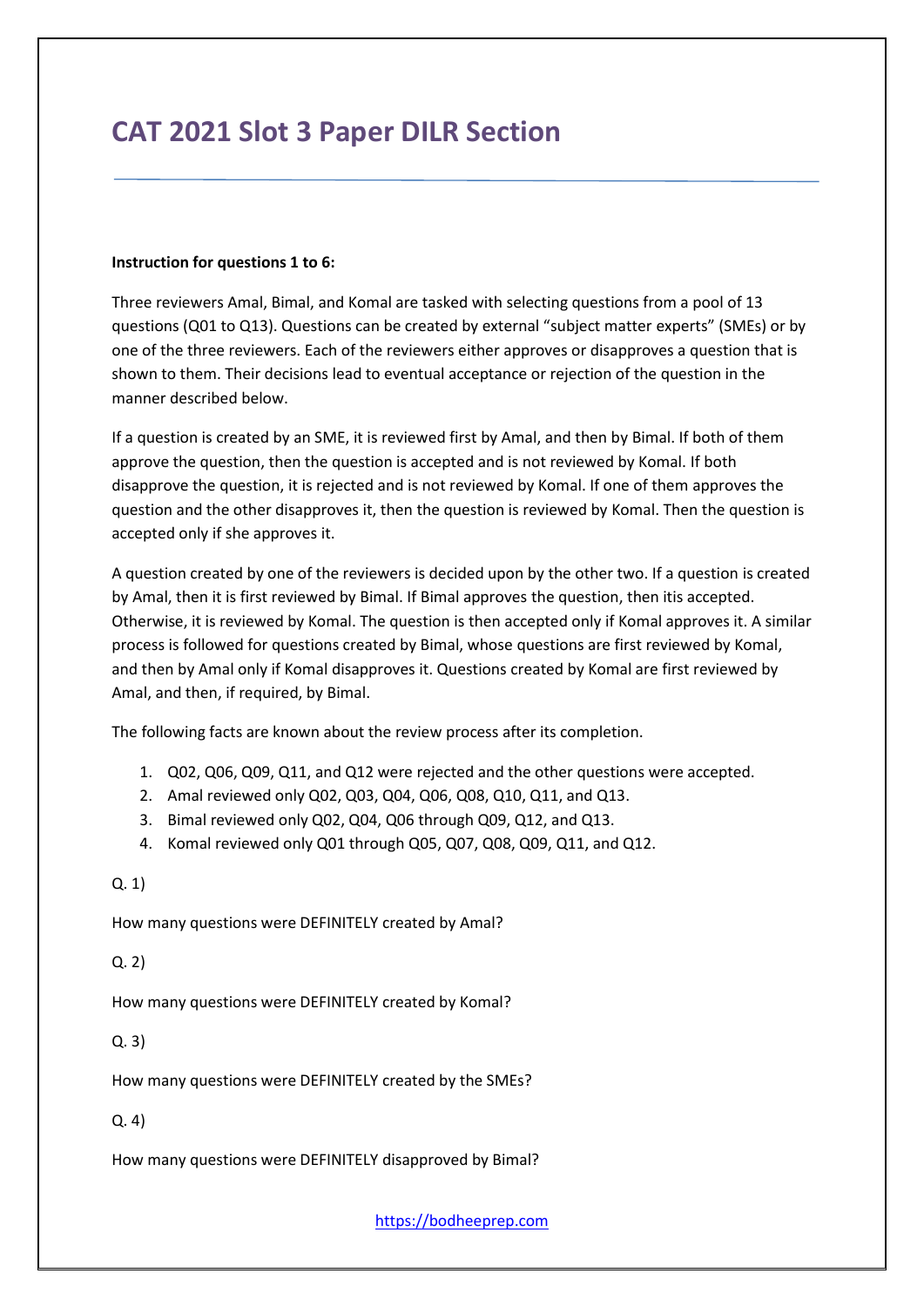[1] 4

[2] 5

[3] 3

[4] 7

Q. 5)

The approval ratio of a reviewer is the ratio of the number of questions (s)he approved to the number of questions (s)he reviewed. Which option best describes Amal's approval ratio?

[1] lies between 0.25 and 0.50

[2] either 0.25 or 0.75

[3] 0.25

[4] lies between 0.25 and 0.75

Q. 6)

How many questions created by Amal or Bimal were disapproved by at least one of the other reviewers?

 $[1] 2$ 

 $[2] 7$ 

[3] 4

[4] 5

### **Instruction for questions 7 to 10:**

Each of the bottles mentioned in this question contains 50 ml of liquid. The liquid in any bottle can be 100% pure content (P) or can have certain amount of impurity (I). Visually it is not possible to distinguish between P and I. There is a testing device which detects impurity, as long as the percentage of impurity in the content tested is 10% or more.

For example, suppose bottle 1 contains only P, and bottle 2 contains 80% P and 20% I. If content from bottle 1 is tested, it will be found out that it contains only P. If content of bottle 2is tested, the test will reveal that it contains some amount of I. If 10 ml of content from bottle 1is mixed with 20 ml content from bottle 2, the test will show that the mixture has impurity, and hence we can conclude that at least one of the two bottles has I. However, if 10 ml of content from bottle 1 is mixed with 5 ml of content from bottle 2. the test will not detect any impurity in the resultant mixture.

Q. 7)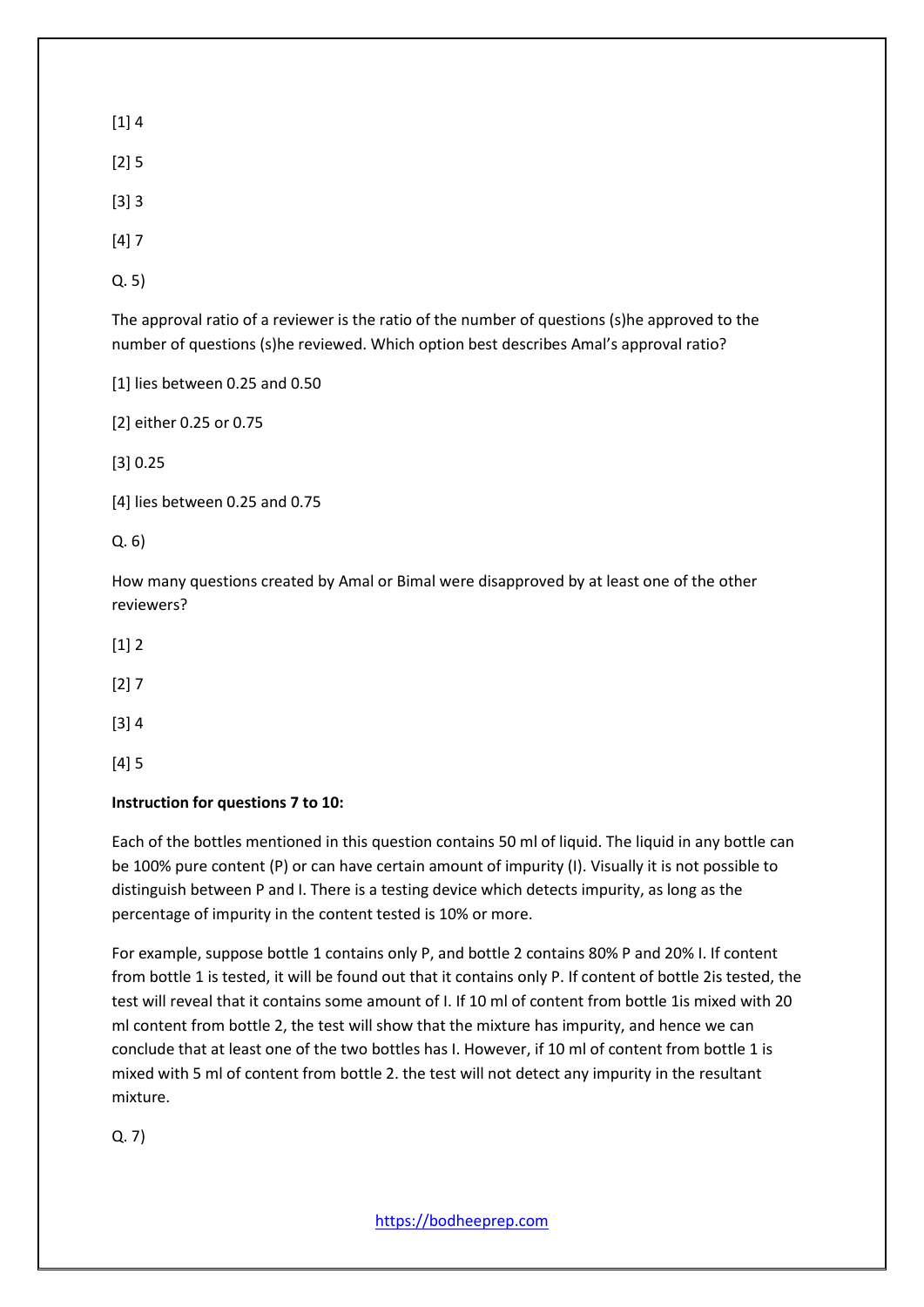5 ml of content from bottle A is mixed with 5 ml of content from bottle B. The resultant mixture, when tested, detects the presence of I. If it is known that bottle A contains only P, what BEST can be concluded about the volume of I in bottle B?

[1] 10 ml

[2] 1 ml

[3] 10 ml or more

[4] Less than 1 ml

Q. 8)

There are four bottles. Each bottle is known to contain only P or only I. They will be considered to be "collectively ready for despatch" if all of them contain only P. In minimum how many tests, is it possible to ascertain whether these four bottles are" collectively ready for despatch"?

Q. 9)

There are four bottles. It is known that three of these bottles contain only P, while the remaining one contains 80% P and 20% I. What is the minimum number of tests required to definitely identify the bottle containing some amount of I?

Q. 10)

There are four bottles. It is known that either one or two of these bottles contain(s)only P, while the remaining ones contain 85% P and 15% I. What is the minimum number of tests required to ascertain the exact number of bottles containing only P?

 $[1]$  4

[2] 2

[3] 3

[4] 1

**Instruction for questions 11 to 14:**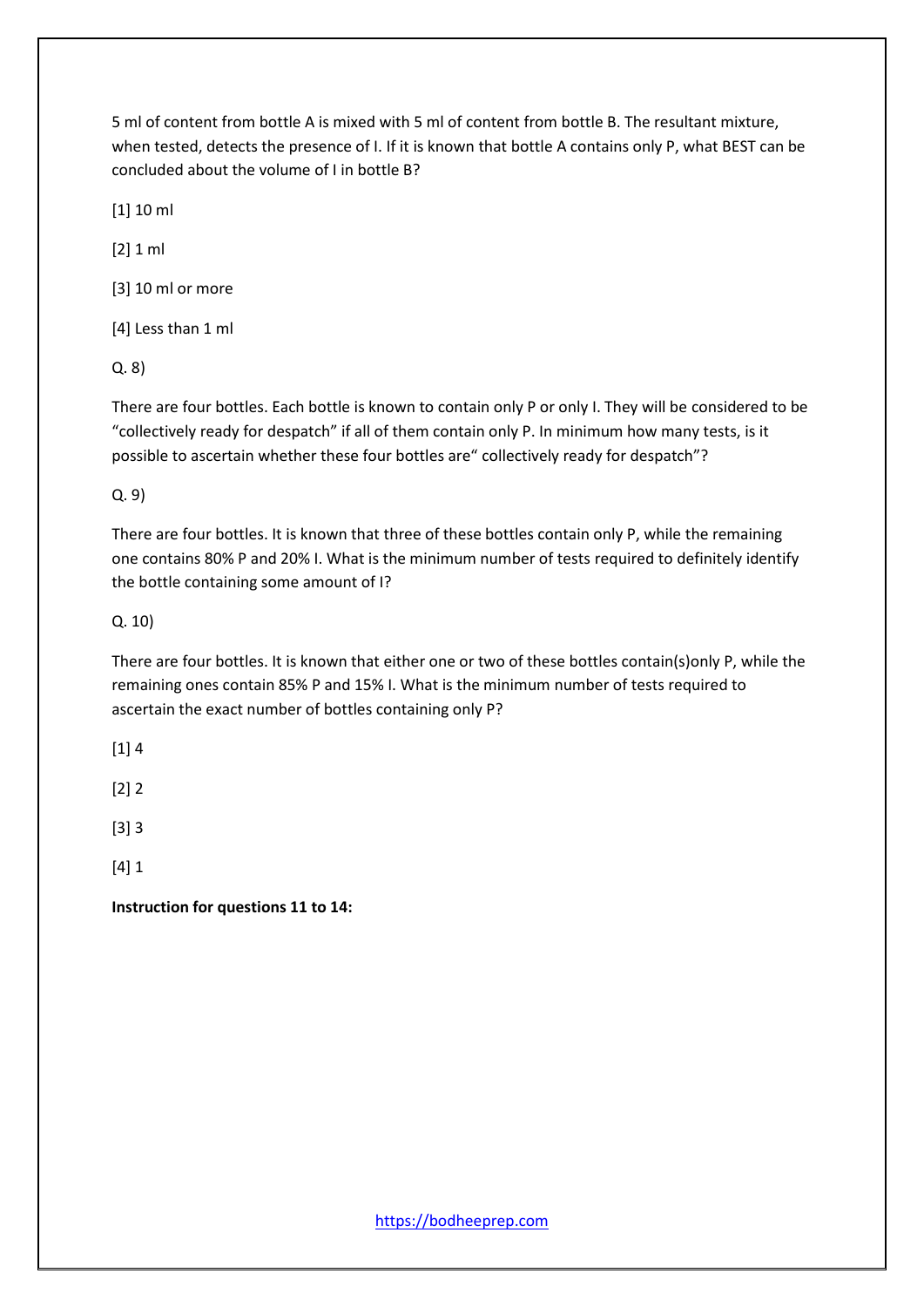

The figure above shows the schedule of four employees – Abani, Bahni, Danni and Tinni –whom Dhoni supervised in 2020. Altogether there were five projects which started and concluded in 2020 in which they were involved. For each of these projects and for each employee, the starting day was at the beginning of a month and the concluding day was the end of a month, and these are indicated by the left and right end points of the corresponding horizontal bars. The number within each bar indicates the percentage of assigned work completed by the employee for that project, as assessed by Dhoni.

For each employee, his/her total project-month (in 2020) is the sum of the number of months(s)he worked across the five project, while his/her annual completion index is the weightage average of the completion percentage assigned from the different projects, with the weights being the corresponding number of months (s)he worked in these projects. For each project, the total employee-month is the sum of the number of months four employees worked in this project, while its completion index is the weightage average of the completion percentage assigned for the employees who worked in this project, with the weights being the corresponding number of months they worked in this project.

Q. 11)

Which of the following statements is/are true?

I: The total project-month was the same for the four employees.

II: The total employee-month was the same for the five projects.

[1] Only I

[2] Both I and II

[3] Only II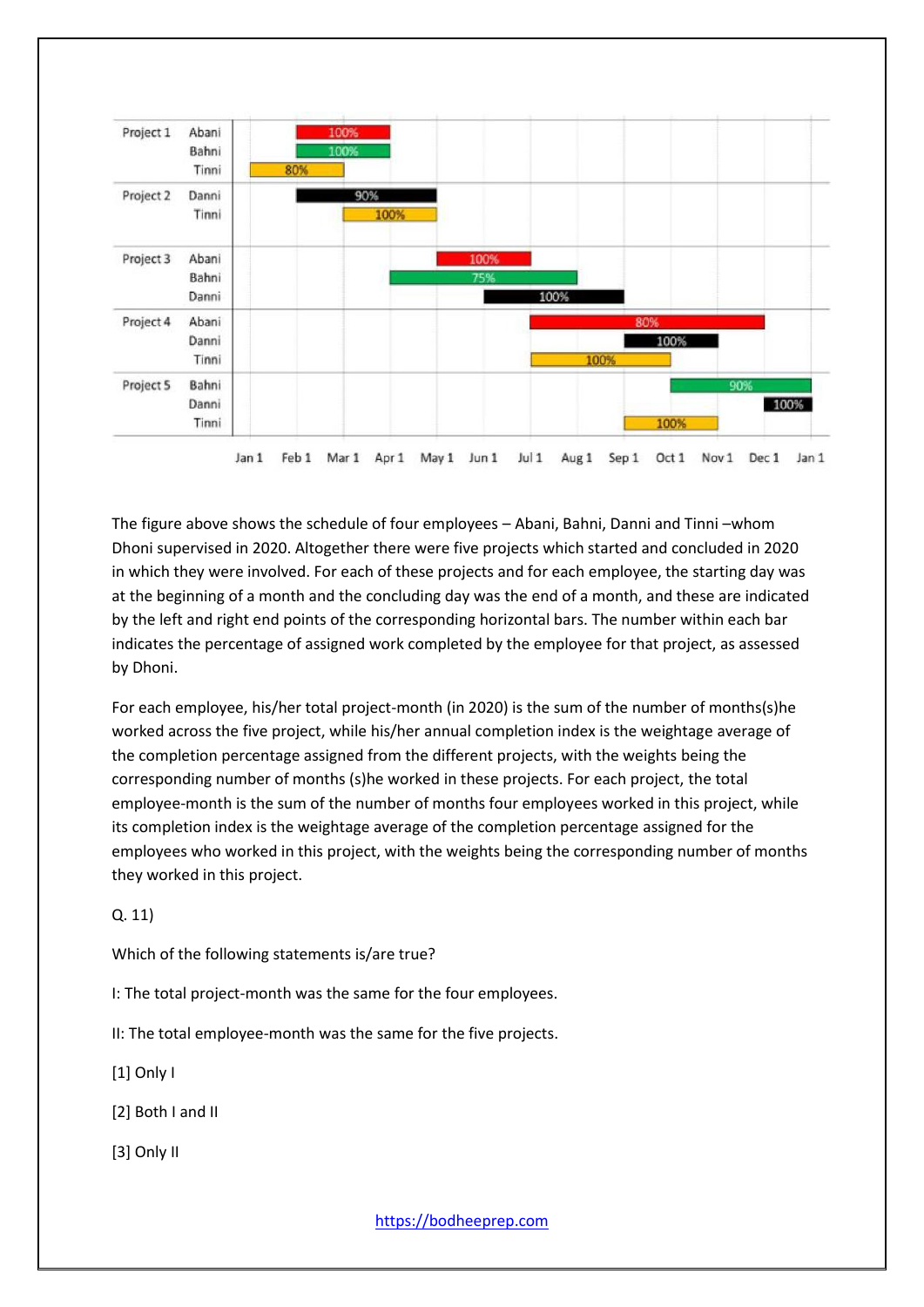[4] Neither I nor II

Q. 12)

Which employees did not work in multiple projects for any of the months in 2020?

[1] All four of them

[2] Only Tinni

[3] Only Abani and Bahni

[4] Only Abani, Bahni and Danni

Q. 13)

The project duration, measured in terms of the number of months, is the time during which at least one employee worked in the project. Which of the following pairs of the projects had the same duration?

[1] Project 3, Project 5

[2] Project 4, Project 5

[3] Project 1, Project 5

[4] Project 3, Project 4

Q. 14)

The list of employees in decreasing order of annual completion index is:

[1] Danni, Tinni, Bahni, Abani

[2] Danni, Tinni, Abani, Bahni

[3] Bahni, Abani, Tinni, Danni

[4] Tinni, Danni, Abani, Bahni

#### **Instruction for questions 15 to 20:**

10 players – P1, P2, … , P10 - competed in an international javelin throw event. The number(after P) of a player reflects his rank at the beginning of the event, with rank 1 going to the topmost player. There were two phases in the event with the first phase consisting of rounds 1,2, and 3, and the second phase consisting of rounds 4, 5, and 6. A throw is measured in terms of the distance it covers (in meters, up to one decimal point accuracy), only if the throw is a 'valid' one. For an invalid throw, the distance is taken as zero. A player's score at the end of around is the maximum distance of all his throws up to that round. Players are re-ranked after every round based on their current scores. In case of a tie in scores, the player with a prevailing higher rank retains the higher rank. This ranking determines the order in which the players go for their throws in the next round.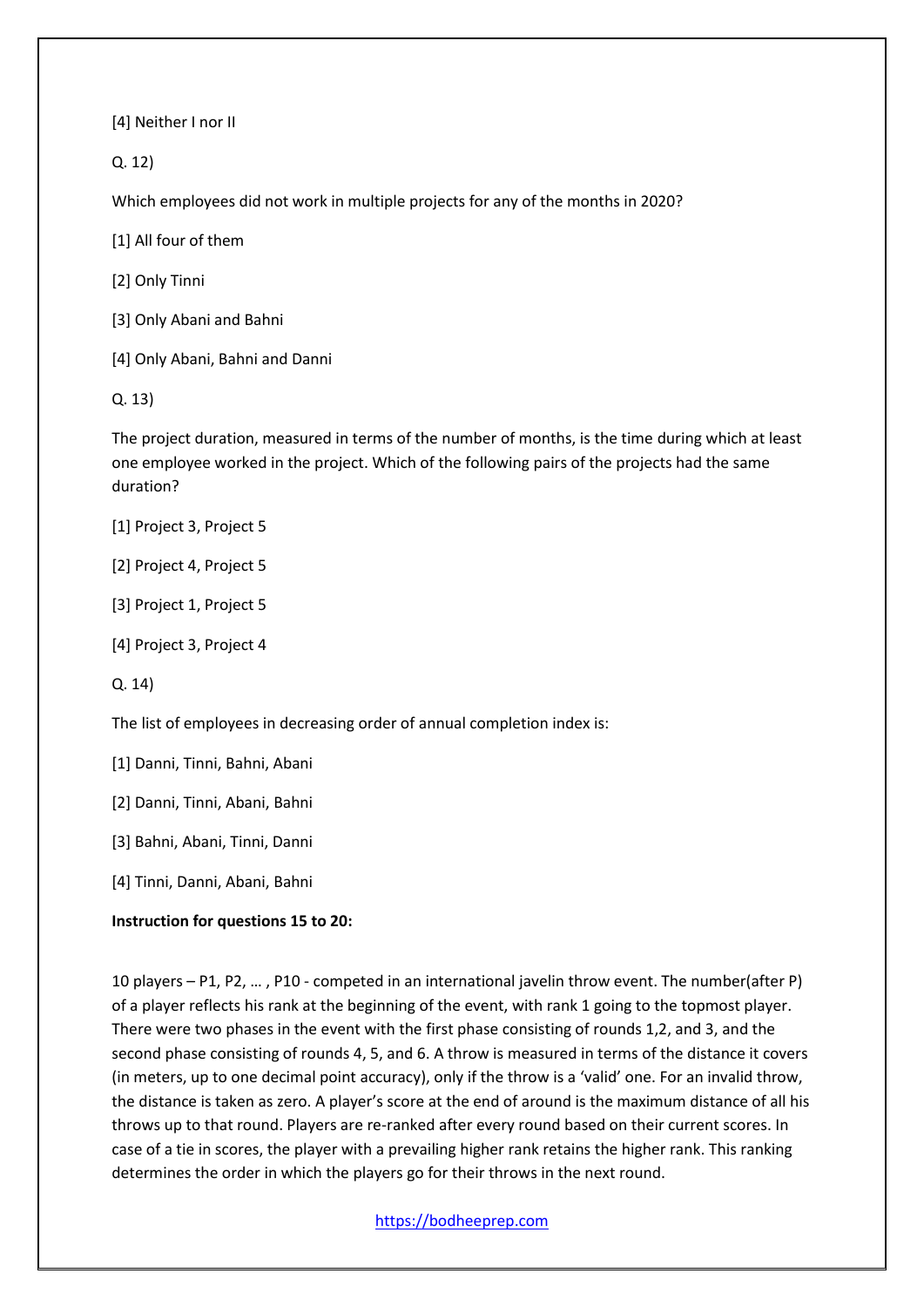In each of the rounds in the first phase, the players throw in increasing order of their latest rank, i.e. the player ranked 1 at that point throws first, followed by the player ranked 2 at that point and so on. The top six players at the end of the first phase qualify for the second phase. In each of the rounds in the second phase, the players throw in decreasing order of their latest rank i.e. the player ranked 6 at that point throws first, followed by the player ranked 5 at that point and so on. The players ranked 1, 2, and 3 at the end of the sixth round receive gold, silver, and bronze medals respectively.

All the valid throws of the event were of distinct distances (as per stated measurement accuracy). The tables below show distances (in meters) covered by all valid throws in the first and the third round in the event.

| Player         | Distance (in m) |  |  |  |
|----------------|-----------------|--|--|--|
| P <sub>1</sub> | 82.9            |  |  |  |
| P <sub>3</sub> | 81.5            |  |  |  |
| P <sub>5</sub> | 86.4            |  |  |  |
| P <sub>6</sub> | 82.5            |  |  |  |
| P7             | 87.2            |  |  |  |
| P <sub>9</sub> | 84.1            |  |  |  |

Distances covered by all the valid throws in the first round

Distances covered by all the valid throws in the third round

| Player | Distance (in m) |  |  |  |
|--------|-----------------|--|--|--|
| D.     | 88.6            |  |  |  |
| P3     | 79.0            |  |  |  |
| P9     | 81.4            |  |  |  |

The following facts are also known.

- I. Among the throws in the second round, only the last two were valid. Both the throws enabled these players to qualify for the second phase, with one of them qualifying with the least score. None of these players won any medal.
- II. If a player throws first in a round AND he was also the last (among the players in the current round) to throw in the previous round, then the player is said to get a double. Two players got a double.
- III. In each round of the second phase, exactly one player improved his score. Each of these improvements was by the same amount.
- IV. The gold and bronze medalists improved their scores in the fifth and the sixth rounds respectively. One medal winner improved his score in the fourth round.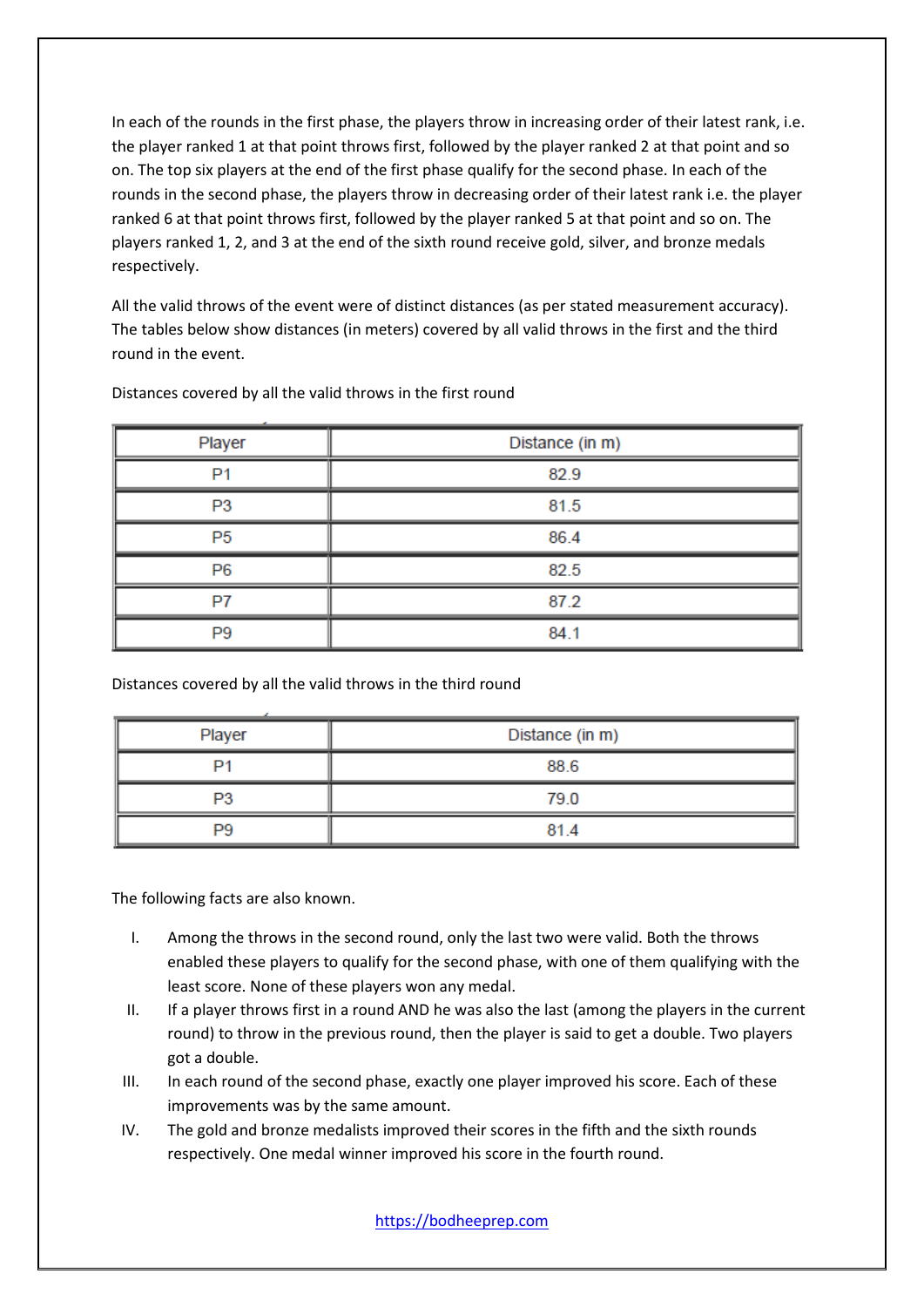V. The difference between the final scores of the gold medalist and the silver medalist, as well as the difference between the final scores of the silver medalist and the bronze medalist was1.0 m.

Q. 15)

Which two players got the double?

[1] P8, P10

[2] P2, P4

[3] P1, P8

[4] P1, P10

Q. 16)

Who won the silver medal?

[1] P5

[2] P9

[3] P7

[4] P1

Q. 17)

Who threw the last javelin in the event?

[1] P1

[2] P9

[3] P10

[4] P7

Q. 18)

What was the final score (in m) of the silver-medalist?

[1] 88.6

- [2] 88.4
- [3] 87.2
- [4] 89.6
- Q. 19)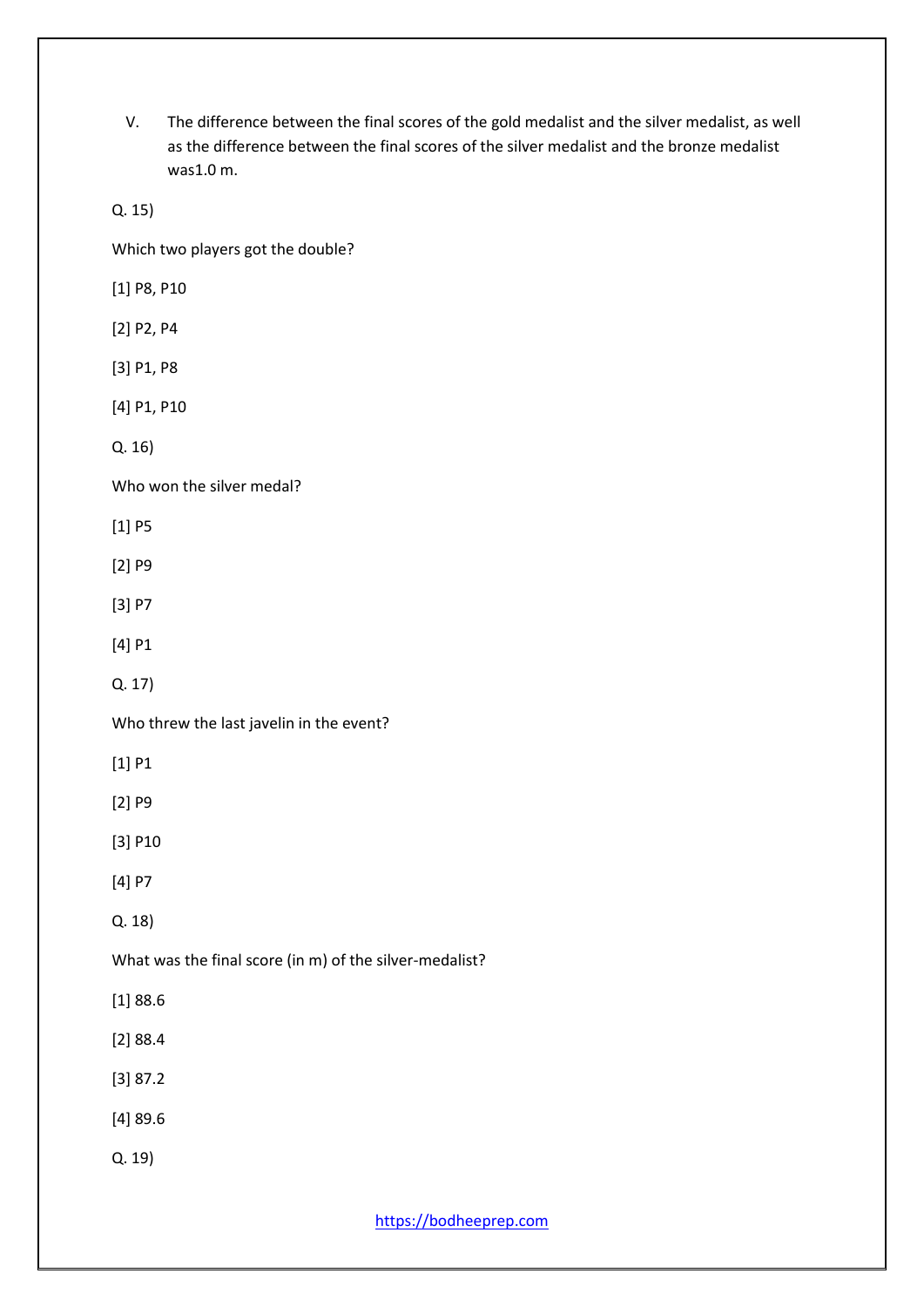Which of the following can be the final score (in m) of P8?

[1] 82.7

[2] 85.1

[3] 0

[4] 81.9

Q. 20)

By how much did the gold medalist improve his score (in m) in the second phase?

[1] 2.4

[2] 2.0

[3] 1.0

[4] 1.2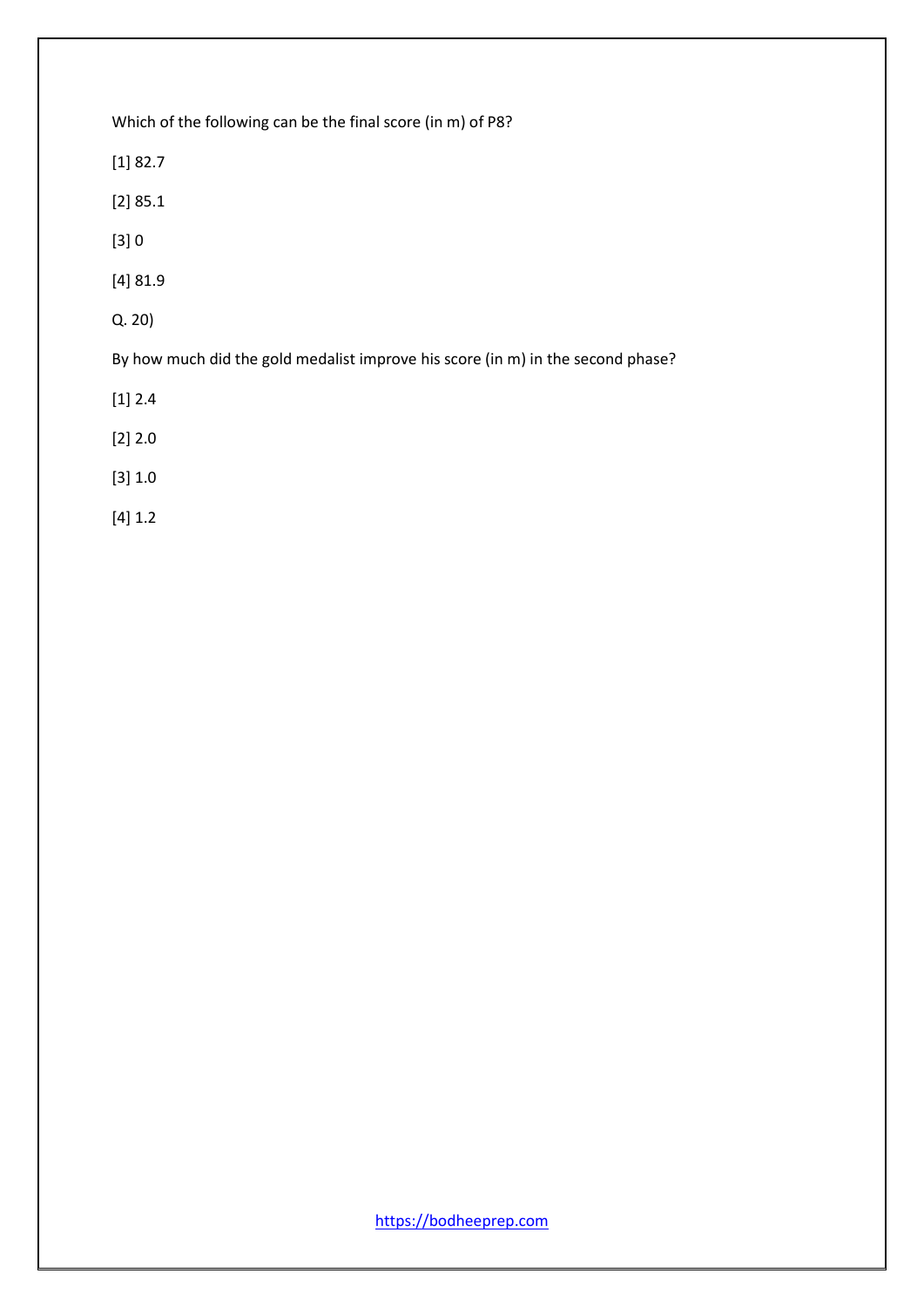# **CAT 2021 Slot 3 Paper QUANT Section**

## Q. 1)

A shop owner bought a total of 64 shirts from a wholesale market that came in two sizes, small and large. The price of a small shirt was INR 50 less than that of a large shirt. She paid a total of INR 5000 for the large shirts, and a total of INR 1800 for the small shirts. Then, the price of a large shirt and a small shirt together, in INR, is

[1] 175

[2] 150

[3] 200

[3] 225

Q. 2)

One day, Rahul started a work at 9 AM and Gautam joined him two hours later. They then worked together and completed the work at 5 PM the same day. If both had started at 9 AM and worked together, the work would have been completed 30 minutes earlier. Working alone, the time Rahul would have taken, in hours, to complete the work is

[1] 11.5

[2] 10

[3] 12.5

[4] 12

Q. 3)

In a tournament, a team has played 40 matches so far and won 30% of them. If they win 60% of the remaining matches, their overall win percentage will be 50%. Suppose they win 90% of the remaining matches, then the total number of matches won by the team in the tournament will be

[1] 80

[2] 78

[3] 84

[4] 86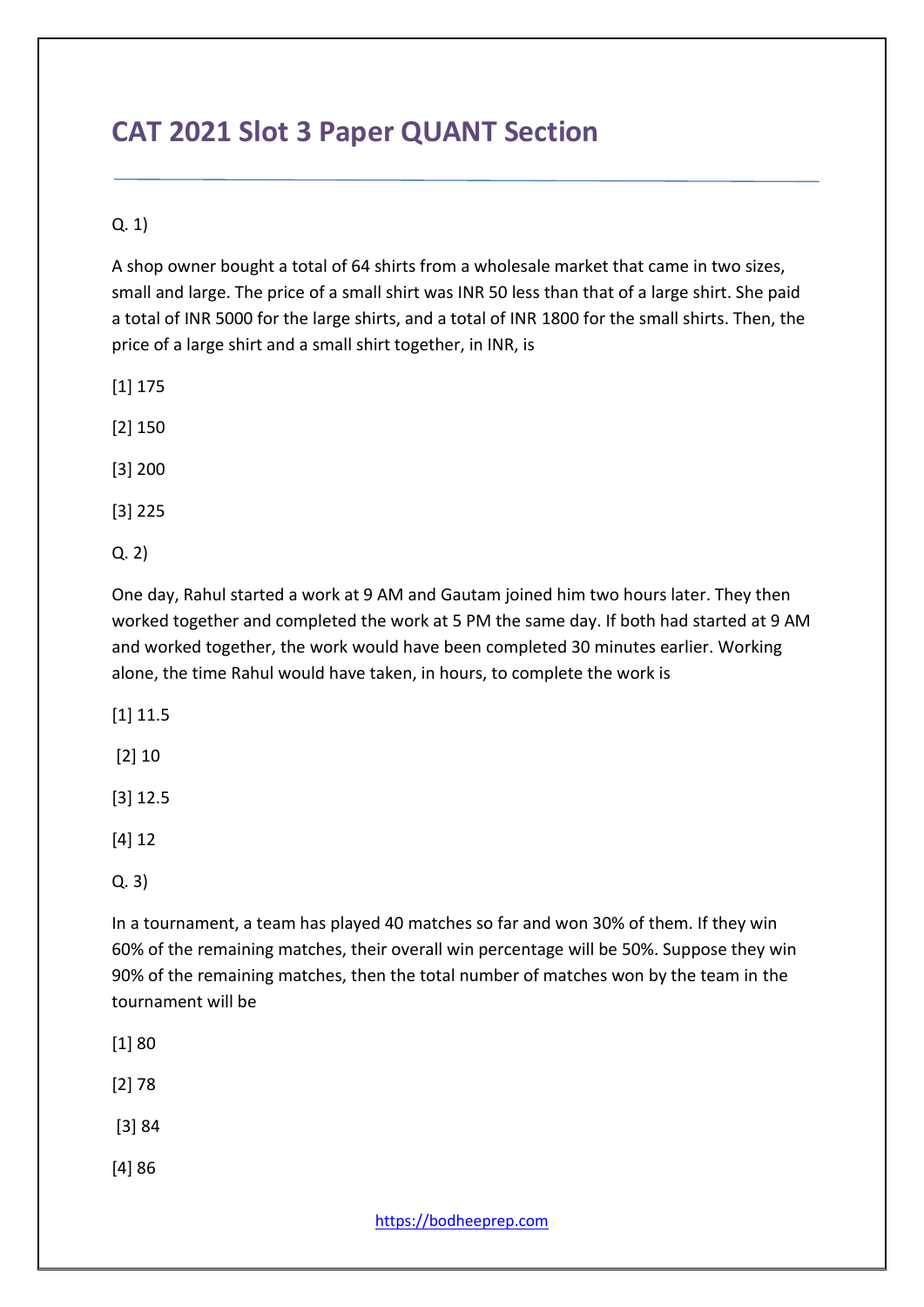### Q. 4)

The number of distinct pairs of integers (m,n), satisfying  $|1+mn| \le m+n < 5$  is:

Q. 5)

For a real number a, if  $\frac{\log_{15} a + \log_{32} a}{\log_{32} a}$  $_{15}$  a)(log<sub>32</sub>  $\frac{\log_{15} a + \log_{32} a}{a} = 4$  $\frac{1}{(\log_{15} a)(\log_{32} a)}$  $a + \log_{32} a$  $\frac{1}{a(\log_{32} a)}$  $\frac{+ \log_{32} a}{\log_{32} a} = 4$  then a must lie in the range

[1]  $2 < a < 3$ [2]  $3 < a < 4$ [3]  $4 < a < 5$  $[4]$   $a > 5$ 

Q. 6)

The total of male and female populations in a city increased by 25% from 1970 to 1980. During the same period, the male population increased by 40% while the female population increased by 20%. From 1980 to 1990, the female population increased by 25%. In 1990, if the female population is twice the male population, then the percentage increase in the total of male and female populations in the city from 1970 to 1990 is

[1] 68.25

[2] 68.75

[3] 68.50

[4] 69.25

Q. 7)

Consider a sequence of real numbers,  $x_1, x_2, x_3, ...$  such that  $x_{n+1} = x_n + n - 1$  for all  $n \ge 1$ . If  $x_1 = -1$  then  $x_{100}$  is equal to

- [1] 4849
- [2] 4949
- [3] 4950
- [4] 4850

Q. 8)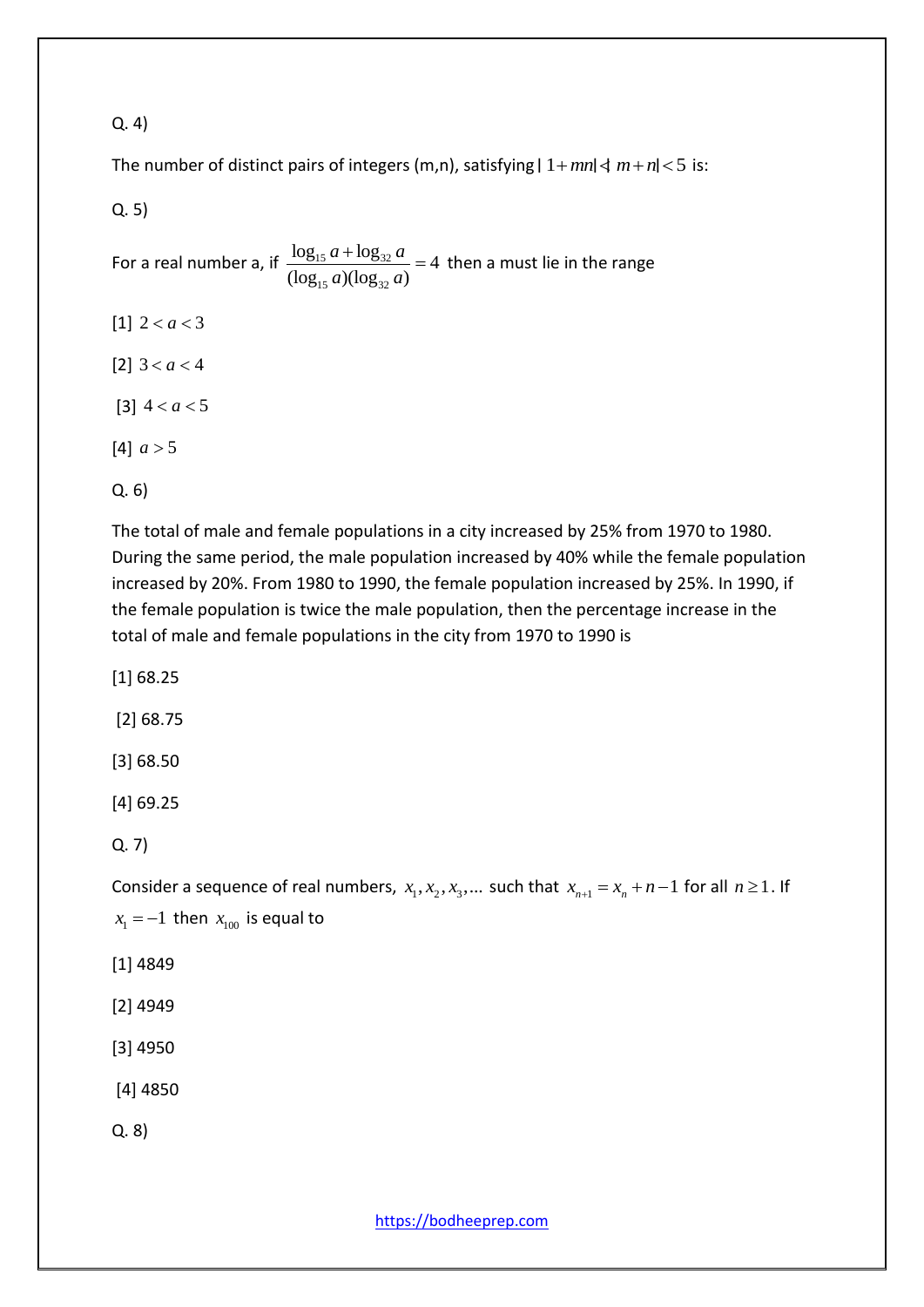The arithmetic mean of scores of 25 students in an examination is 50. Five of these students top the examination with the same score. If the scores of the other students are distinct integers with the lowest being 30, then the maximum possible score of the toppers is

Q. 9)

One part of a hostel's monthly expenses is fixed, and the other part is proportional to the number of its boarders. The hostel collects ₹ 1600 per month from each boarder. When the number of boarders is 50, the profit of the hostel is ₹ 200 per boarder, and when the number of boarders is 75, the profit of the hostel is ₹ 250 per boarder. When the number of boarders is 80, the total profit of the hostel, in INR, will be

[1] 20200

[2] 20500

[3] 20800

[4] 20000

Q. 10)

The cost of fencing a rectangular plot is ₹ 200 per ft along one side, and ₹ 100 per ft along the three other sides. If the area of the rectangular plot is 60000 sq. ft, then the lowest possible cost of fencing all four sides, in INR, is

[1] 120000

[2] 90000

[3] 100000

[4] 160000

Q. 11)

A park is shaped like a rhombus and has area 96 sq m. If 40 m of fencing is needed to enclose the park, the cost, in INR, of laying electric wires along its two diagonals, at the rate of ₹125 per m, is

## Q. 12)

A tea shop offers tea in cups of three different sizes. The product of the prices, in INR, of three different sizes is equal to 800. The prices of the smallest size and the medium size are in the ratio 2 : 5. If the shop owner decides to increase the prices of the smallest and the medium ones by INR 6 keeping the price of the largest size unchanged, the product then changes to 3200. The sum of the original prices of three different sizes, in INR, is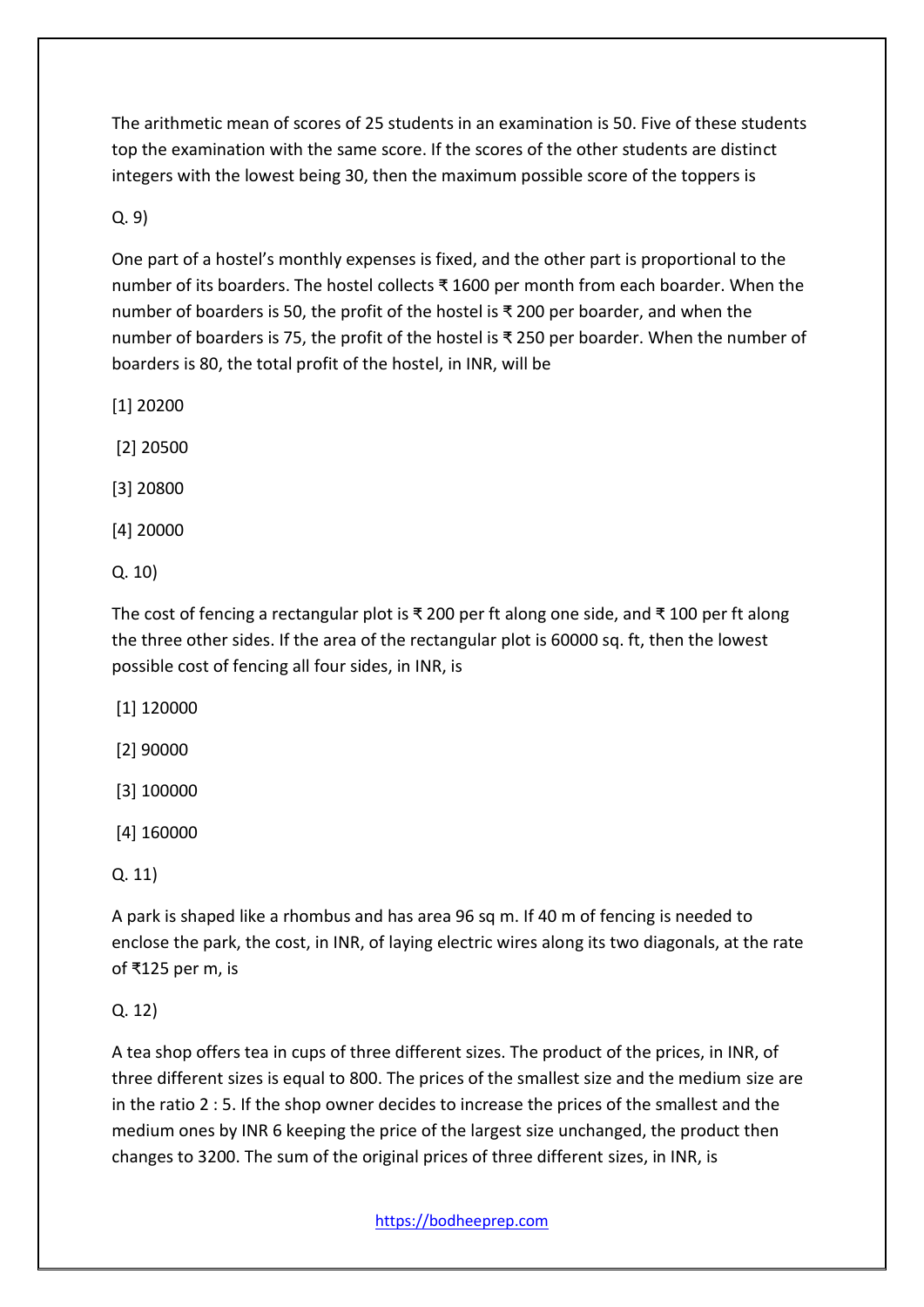## Q. 13)

Mira and Amal walk along a circular track, starting from the same point at the same time. If they walk in the same direction, then in 45 minutes, Amal completes exactly 3 more rounds than Mira. If they walk in opposite directions, then they meet for the first time exactly after 3 minutes. The number of rounds Mira walks in one hour is

Q. 14)

If a certain weight of an alloy of silver and copper is mixed with 3 kg of pure silver, the resulting alloy will have 90% silver by weight. If the same weight of the initial alloy is mixed with 2 kg of another alloy which has 90% silver by weight, the resulting alloy will have 84% silver by weight. Then, the weight of the initial alloy, in kg, is

[1] 3.5

[2] 2.5

[3] 3

[4] 4

Q. 15)

If a triangle ABC,  $\angle BCA = 50^\circ$ . D and E are points on AB and AC, respectively, such that  $AD = DE$  . If F is a point on BC such that  $BD = DF$  , then  $\angle FDE$  , in degrees, is equal to

[1] 72

[2] 80

[3] 100

[4] 96

Q. 16)

Bank A offers 6% interest rate per annum compounded half yearly. Bank B and Bank C offer simple interest but the annual interest rate offered by Bank C is twice that of Bank B. Raju invests a certain amount in Bank B for a certain period and Rupa invests ₹ 10,000 in Bank C for twice that period. The interest that would accrue to Raju during that period is equal to the interest that would have accrued had he invested the same amount in Bank A for one year. The interest accrued, in INR, to Rupa is

[1] 3436

[2] 2436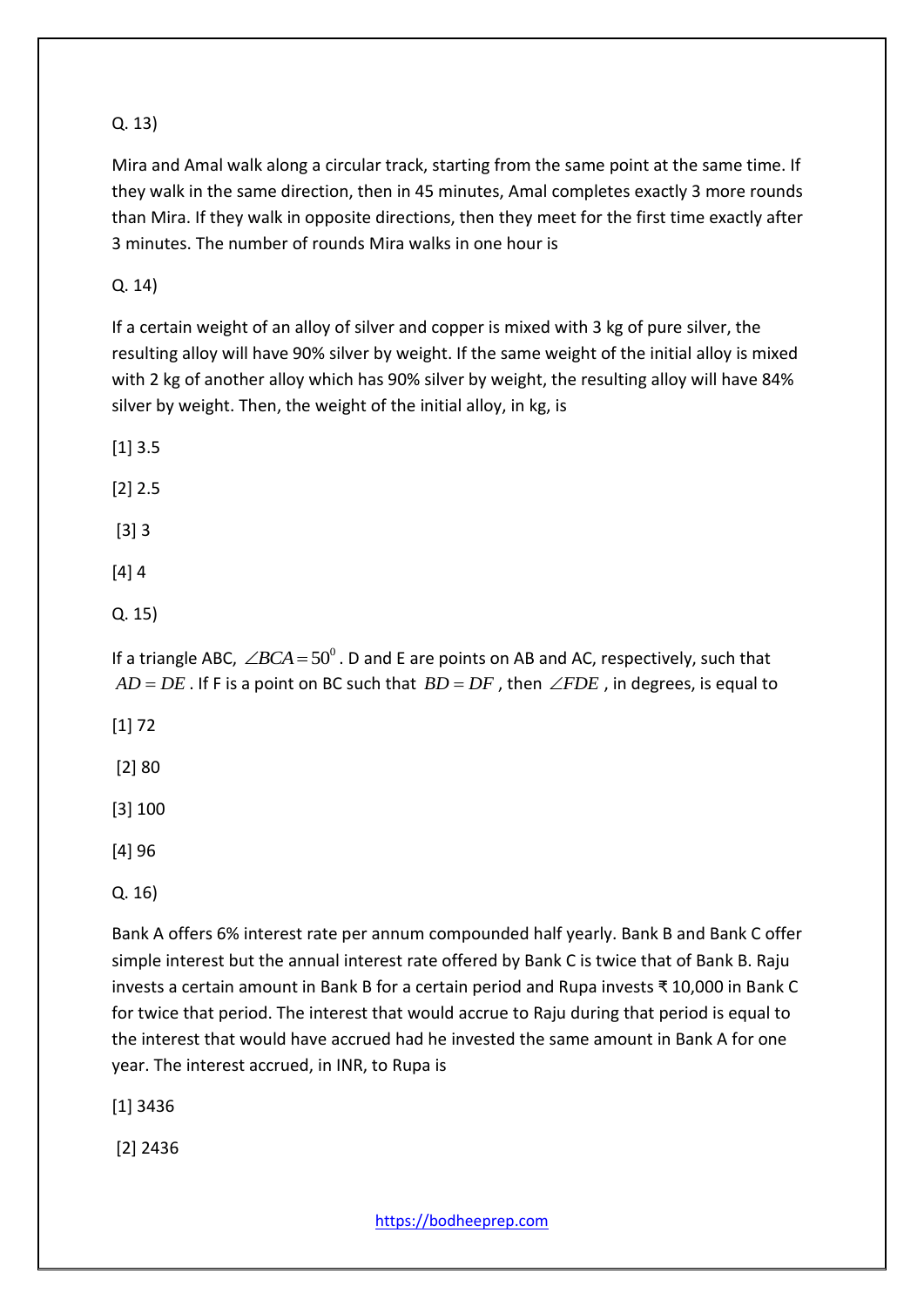[3] 2346

[4] 1436

Q. 17)

If  $f(x) = x^2 - 7x$  and  $g(x) = x + 3$ , then the minimum value of  $f(g(x)) - 3x$  is:

 $[1] - 20$ 

[2] -12

[3] -15

[4] -16

Q. 18)

Anil can paint a house in 12 days while Barun can paint it in 16 days. Anil, Barun, and Chandu undertake to paint the house for ₹ 24000 and the three of them together complete the painting in 6 days. If Chandu is paid in proportion to the work done by him, then the amount in INR received by him is

## Q. 19)

If n is a positive integer such that  $(\sqrt[7]{10})(\sqrt[7]{10})^2$ ... $(\sqrt[7]{10})^n >$  999, then the smallest value of n is

Q. 20)

A four-digit number is formed by using only the digits 1, 2 and 3 such that both 2 and 3 appear at least once. The number of all such four-digit numbers is

## Q. 21)

Let ABCD be a parallelogram. The lengths of the side AD and the diagonal AC are 10cm and 20cm, respectively. If the angle  $\angle ADC$  is equal to  $30^0$  then the area of the parallelogram, in sq.cm is

$$
[1] \frac{25(\sqrt{5} + \sqrt{15})}{2}
$$
  

$$
[2] 25(\sqrt{3} + \sqrt{15})
$$
  

$$
[3] \frac{25(\sqrt{3} + \sqrt{15})}{2}
$$

 $2^{\circ}$